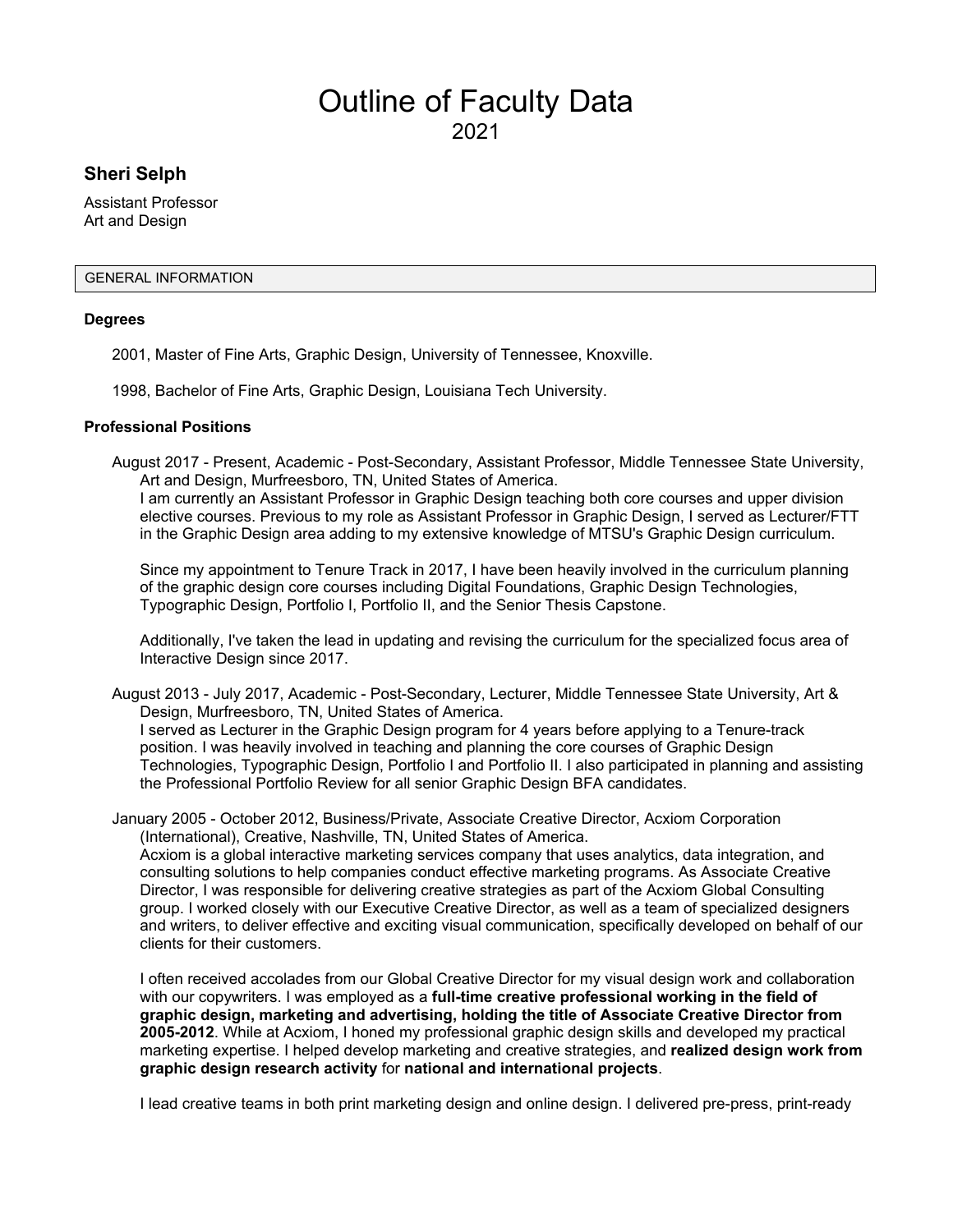files in industry-standard formats and web-ready files in HTML and CSS code, and weekly; and I assisted in production facilitation as needed.

June 2002 - January 2005, Business/Private, Art Director, SmartDM Inc, Art Department, Nashville, TN, United States of America.

Specializing in comprehensive marketing services and data management for mid-sized companies, SmartDM was an all-inclusive direct marketing agency based in Nashville. As Graphic Designer, I was responsible for the visual conception and design of direct-marketing campaigns, including overseeing their production in our full-service lettershop for print mail and digital design delivery in our email marketing system. SmartDM was acquired by Acxiom in 2005, and I was promoted to Associate Creative Director.

September 2001 - July 2002, Business/Private, Graphic Designer / Web Designer, Leading Edge Communications, Art Department, Franklin, TN, United States of America. LEC is a boutique design agency specializing in traditional advertising and short-run magazine publication. I worked as a graphic designer handling jobs from concept to completion. I also updated design and content to client websites.

#### **Awards and Honors**

District 7 American Advertising Federation Student ADDY Awards 2020, American Advertising Federation Nashville. (February 2020).

The 2020 District 7 American Advertising Federation Student ADDY Awards receives hundreds of entries from colleges and universities all across the southeastern United States. The competition is juried by Regional area industry professionals. This year two Awards were received by my MTSU Graphic Design students for work that they completed in 2019.

#### **Gold**

Will Wood

#### **Silver**

Emily Rice

Nashville American Advertising Federation Student ADDY Awards 2020, American Advertising Federation Nashville. (February 2020).

The 2020 Nashville American Advertising Federation Student ADDY Awards receives hundreds of entries from colleges and universities all across Middle Tennessee. The competition is juried by Nashville and surrounding area industry professionals. This year 15 Awards were received by my MTSU Graphic Design students for work that they completed in 2019. The students were recognized at an event in Nashville on February 25, 2020.

#### **Judges Favorite**

Emily Rice

#### **Gold**

Hien Phan Jordan Stewart Sophie Hall Hannah Melton Tibyan Ahmed Hannah Calvert Emily Rice Campbell Turner

**Silver** Will Wood Sophie Hall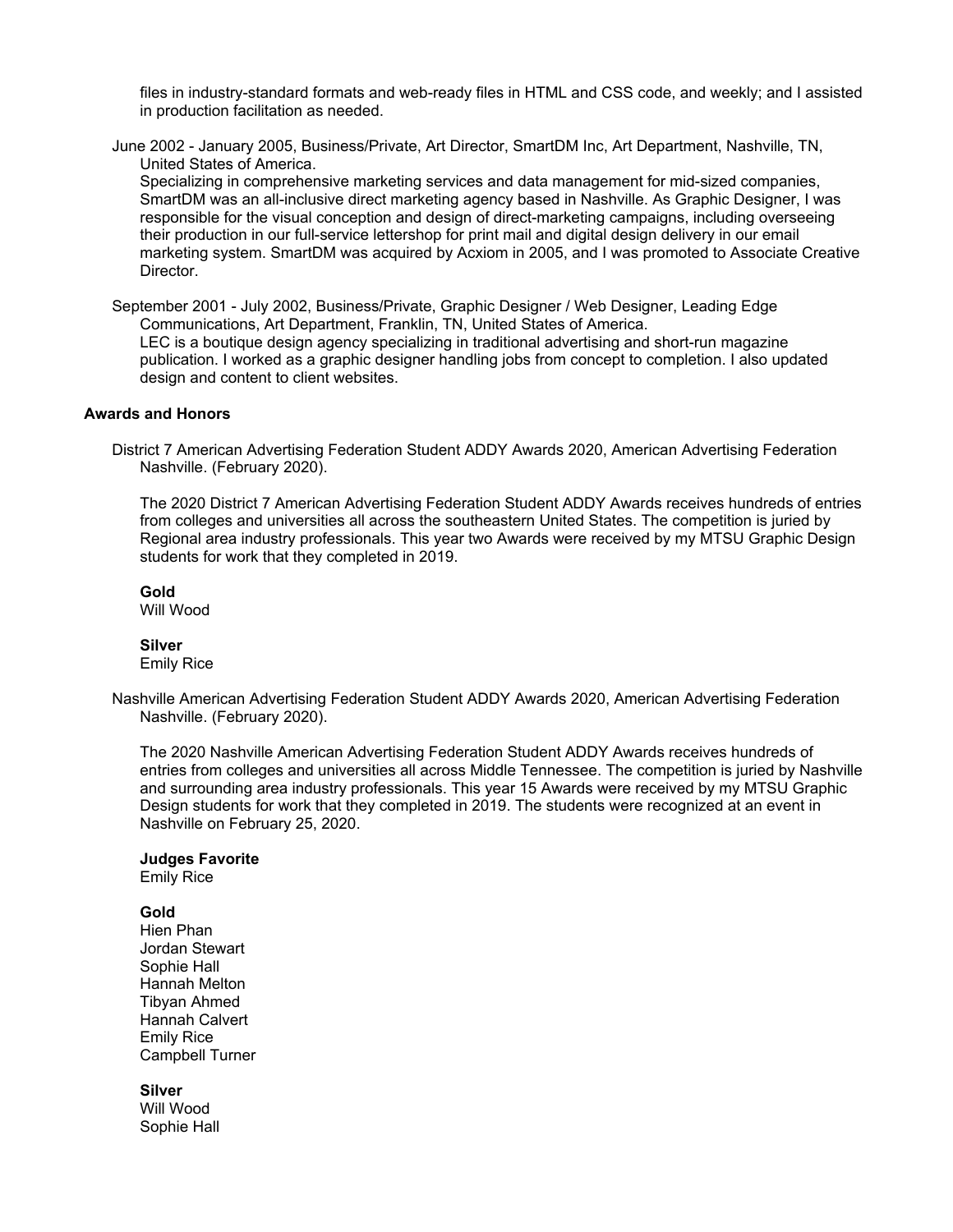Brittany Partello Jake Bruce Tori King Stephen Dahl

Nashville Student Addy Awards 2019, American Advertising Federation Nashville. (February 2019).

At the 2019 Nashville Student ADDY Awards, 13 Awards were received by my students for work that they completed in 2018.

Jake Bruce Jessica French Caroline Harris Grace Hollowell Andrew Lamb Alex Miracle Callie Northern Megan Renee Starling Violet Stubbs Taylor Walton Spencer Watson Tayler Webb William Wood

Nashville Student Addy Awards 2018, American Advertising Federation Nashville. (February 2018).

At the 2018 Nashville Student ADDY Awards, Awards were received by my students for work that they completed in 2017.

People's Choice Award - 2017, Adobe Creative Jam, Nashville, Tennessee. (November 2017). [AwardCaptaintoKidiPhoneAppUIDesignnbspPrototype-1.pdf](https://www.digitalmeasures.com/login/mtsu/faculty/survey/ui/showFile?file=c2VscGgvYXdhcmRob25vci9Bd2FyZENhcHRhaW50b0tpZGlQaG9uZUFwcFVJRGVzaWdubmJzcFBy%0Ab3RvdHlwZS0xLnBkZg%3D%3D&surId=18072483&nodeId=2120558&sdId=93117424&sdSurId=18072483&rptId=30342&sgntr=hN4LcEEKkZe9Gv2dODSpz6%2Btx5U%3D)

Adobe Creative Jam, Nashville, People's Choice Award. I participated in a one-night app design contest using Adobe's newly-released XD (Experience Design) software. Adobe has been a leader in creative software for over 20-years, so it was an honor to have been 1 of only 10 people invited to participate in the Nashville area. I competed that night with my senior graphic design student, Bethani Walton, as my partner. Bethani was an amazing partner. I was proud of her as a student competing against design professionals that night! We took home the People's Choice Award that night by popular vote.

Nashville Student Addy Awards 2017, American Advertising Federation Nashville. (February 2017).

At the 2017 Nashville Student ADDY Awards, 13 Awards were received by my students for work that they completed in 2016.

Nashville Student Addy Awards 2016, American Advertising Federation Nashville. (February 2016).

At the 2016 Nashville Student ADDY Awards, 11 Awards were received by my students for work that they completed in 2015.

Nashville Student Addy Awards 2015, American Advertising Federation Nashville. (February 2015).

At the 2015 Nashville Student ADDY Awards, 2 Awards were received by my students for work that they completed in 2014 as a direct result of projects assigned by me.

Internet Advertising Award (AIC), Web Marketing Association, 2011. (November 2011).

Symantec Retention Trigger Series Email Campaign, Best Computer: Software Email Message Campaign

Gold Addy Award, Student Category, University of Tennessee, Knoxville. (February 2000).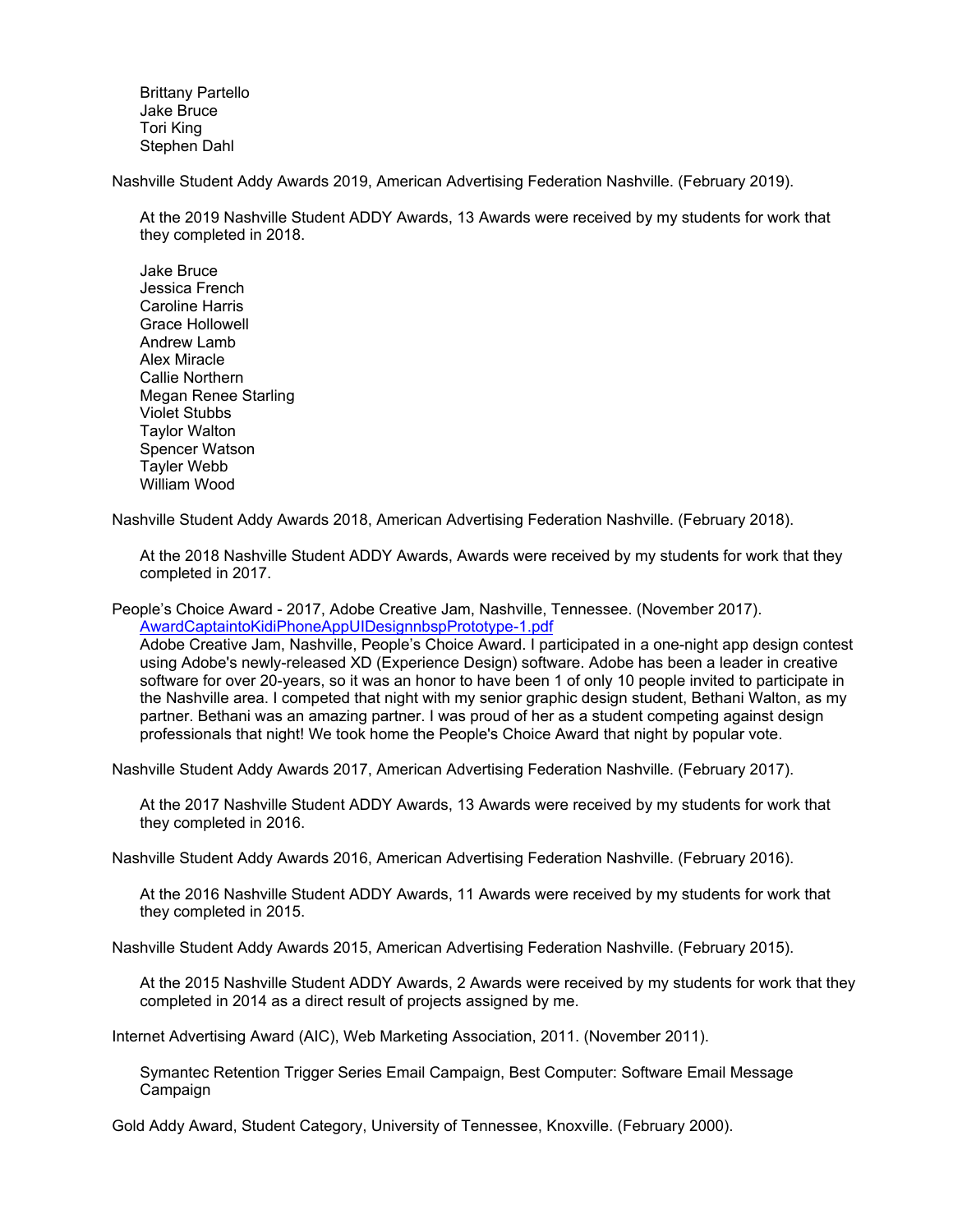"Typolektiq" - A collaborative digital multimedia website from Sheri Flournoy (Selph), Seth Johnson, and Kenneth Lennon featuring experiments in digital typography.

Gold Addy Award, Student Category, Louisiana Tech University. (February 1998).

"Louisiana Cotton Museum Logo" - A collaborative branding campaign for a new museum in northwest Louisiana.

#### **Licensures and Certifications**

US Postal Service Mailpiece Design Analyst, US Postal Service. (September 2004 - Present).

MDP Online is the only mailpiece design certification program approved by the Postal Service. This selfpaced course is ideal for mail preparers who wish to maximize their proficiency in designing letter-size and flat-size mail to meet USPS standards and obtain certification as a Mailpiece Design Professional. For more information see https://pe.usps.com/MailpieceDesign/Index

#### **Faculty Development Activities**

Tutorial, "[Multiple Tutorial Titles]," Adobe, United States of America. (September 2013 - Present).

I have current personal subscription to Adobe where I participate in at least one new tutorial weekly. I also use the MTSU-provided subscription to Lynda in classes. But, I continue to vet each tutorial I use as supporting class material. **Teaching** 

Tutorial, "[Multiple Tutorial Titles]," LinkedIn Learning / Lynda.com, United States of America. (September 2013 - Present).

I use the school's subscription to LinkedIn Learning / Lynda.com where I participate in at least one new tutorial monthly. I continue to vet each tutorial I use as supporting class material. **Teaching** 

Tutorial, "[Multiple Tutorial Titles]," Skillshare, United States of America. (September 2013 - Present).

I have a current personal subscription to SkillShare where I participate in at least one new tutorial weekly. I continue to vet each tutorial I use as supporting class material. **Teaching** 

Conference Attendance, "AIGA National Conference 2020," American Institute of Graphic Artists, Virtual. (November 9, 2020 - November 14, 2020).

AIGA National Conference 2020 (originally scheduled to be in Pittsburgh, PA then moved to virtual during COVID-19) — the American Institute of Graphic Artists, 3-day conference including conference sessions and workshops Research

Conference Attendance, "Nashville Design Week," Arts and Business Council of Greater Nashville, Nashville, TN. (October 25, 2020 - October 30, 2020).

[nashvilledesignweek.org-Nashville Design Week-1.pdf](https://www.digitalmeasures.com/login/mtsu/faculty/survey/ui/showFile?file=c2VscGgvZmFjZGV2L25hc2h2aWxsZWRlc2lnbndlZWsub3JnLU5hc2h2aWxsZSBEZXNpZ24gV2Vl%0Aay0xLnBkZg%3D%3D&surId=18072483&nodeId=2120966&sdId=103164993&sdSurId=18072483&rptId=30342&sgntr=qyvy0cqjxy%2B3krybZYbju0G5Gps%3D)

Nashville Design Week is a platform for bold collaborations and conversations that promote idea sharing, engage and educate the public, and strengthen our city's design culture and impact. We believe we can create a higher quality of life through design. Nashville Design Week provides access to designers who are shaping Nashville's future — from architecture and interiors to graphic, industrial, and fashion design. By shining a spotlight on their work, Nashville Design Week demonstrates Nashville's emergence as a city known for and shaped by thoughtful and innovative design. Research, Teaching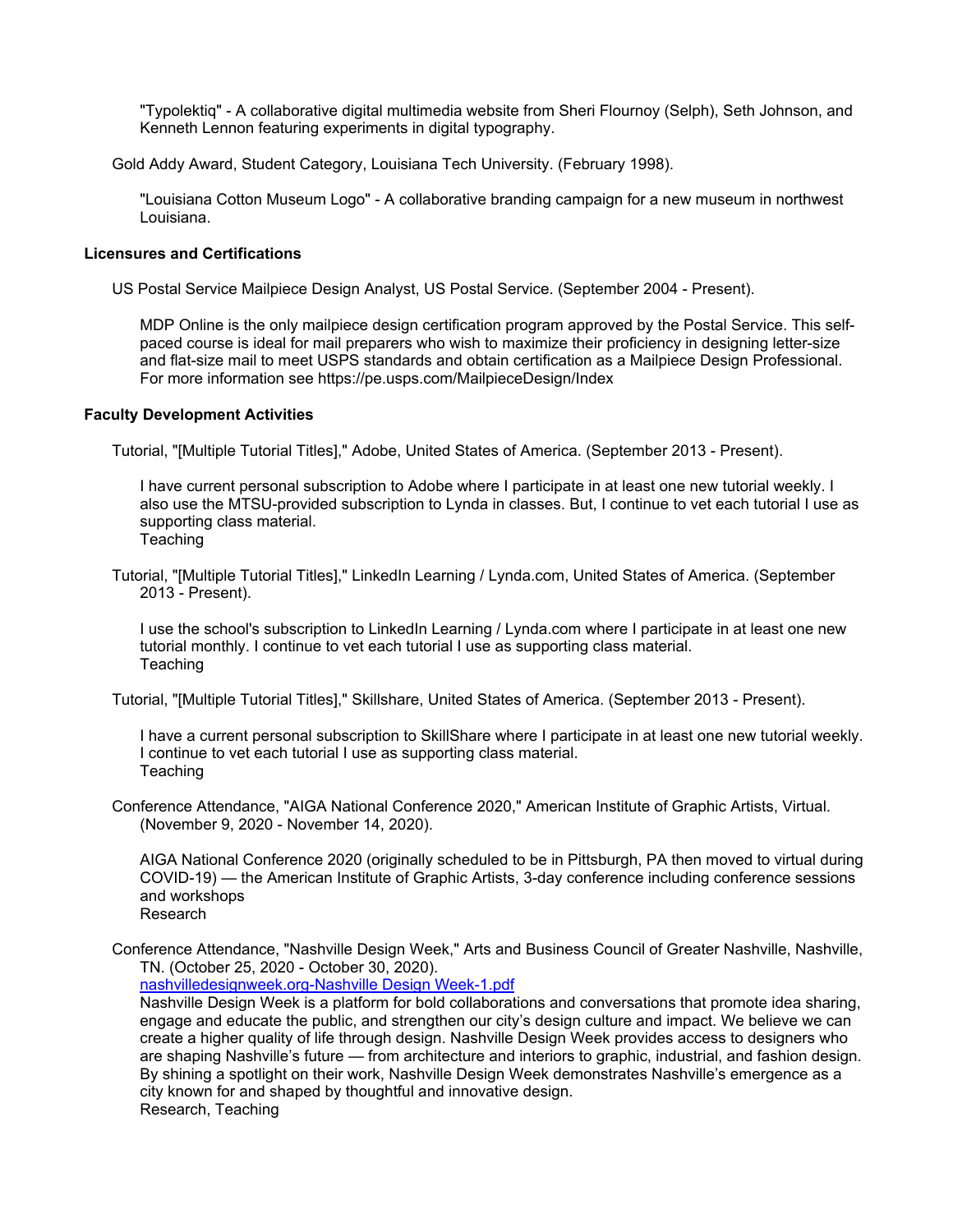Conference Attendance, "Adobe MAX 2020 Creativity Conference," Adobe, Virtual. (October 20, 2020 - October 25, 2020).

The Adobe MAX conference is an annual event held by Adobe Systems in North America, Europe and Japan. The purpose of the event is to promote the latest Adobe releases to those in the computer design and development industries. Teaching

Conference Attendance, "UCDA Design Education Summit: Human Centered Design," The University & College Designers Association (UCDA), Des Moines, IA (moved to Virtual in 2020), TN, United States of America. (May 1, 2020 - May 31, 2020).

This national summit for design educators, chairs, and students, continues an ongoing community created specifically for graphic design educators with many opportunities for professional participation and development. Included in the summit are general session speakers, panel discussions, and paper and poster presentations selected from abstracts submitted through a peer reviewed process. UCDA is famous for providing professional development in a relaxed atmosphere. The faculty will share ideas and welcome your participation in an ongoing dialogue about the critical issues facing the design education community. This two day summit is open to UCDA members and non-members, design educators and practitioners, and students.

2020 - Design educators and graduate students—join your colleagues in the 14th annual UCDA Design Education Summit. This national summit for design educators, chairs, and students, continues an ongoing community created specifically for graphic design educators with many opportunities for professional participation and development. Human-centered design (HCD) is a creative approach to problem-solving for human needs. It starts with the people you are designing for and includes them as active participants and subject-matter experts in the creative process. They become partners and cocreators in designing products, services, interactions, spaces, and experiences that meet their actual needs. In the classroom, HCD creates opportunities for experiential learning, innovation, and social impact as well as connections to, and collaborations with other disciplines. Research, Teaching

Workshop, "Summer 2020 Faculty Writing Retreat," Middle Tennessee State University, Murfreesboro, TN, United States of America. (May 1, 2020 - May 30, 2020).

Research

Workshop, "Promotion and Tenure Workshop," Middle Tennessee State University, Murfreesboro, TN, United States of America. (April 30, 2020).

Research, Service, Teaching

Conference Attendance, "UCDA Design Education Summit: Collaborate," The University & College Designers Association (UCDA), Johnson City, TN, United States of America. (May 20, 2019 - May 21, 2019).

This national summit for design educators, chairs, and students, continues an ongoing community created specifically for graphic design educators with many opportunities for professional participation and development. Included in the summit are general session speakers, panel discussions, and paper and poster presentations selected from abstracts submitted through a peer reviewed process. UCDA is famous for providing professional development in a relaxed atmosphere. The faculty will share ideas and welcome your participation in an ongoing dialogue about the critical issues facing the design education community. This two day summit is open to UCDA members and non-members, design educators and practitioners, and students.

2019 - Design educators and graduate students—join your colleagues in the 14th annual UCDA Design Education Summit. This national summit for design educators, chairs, and students, continues an ongoing community created specifically for graphic design educators with many opportunities for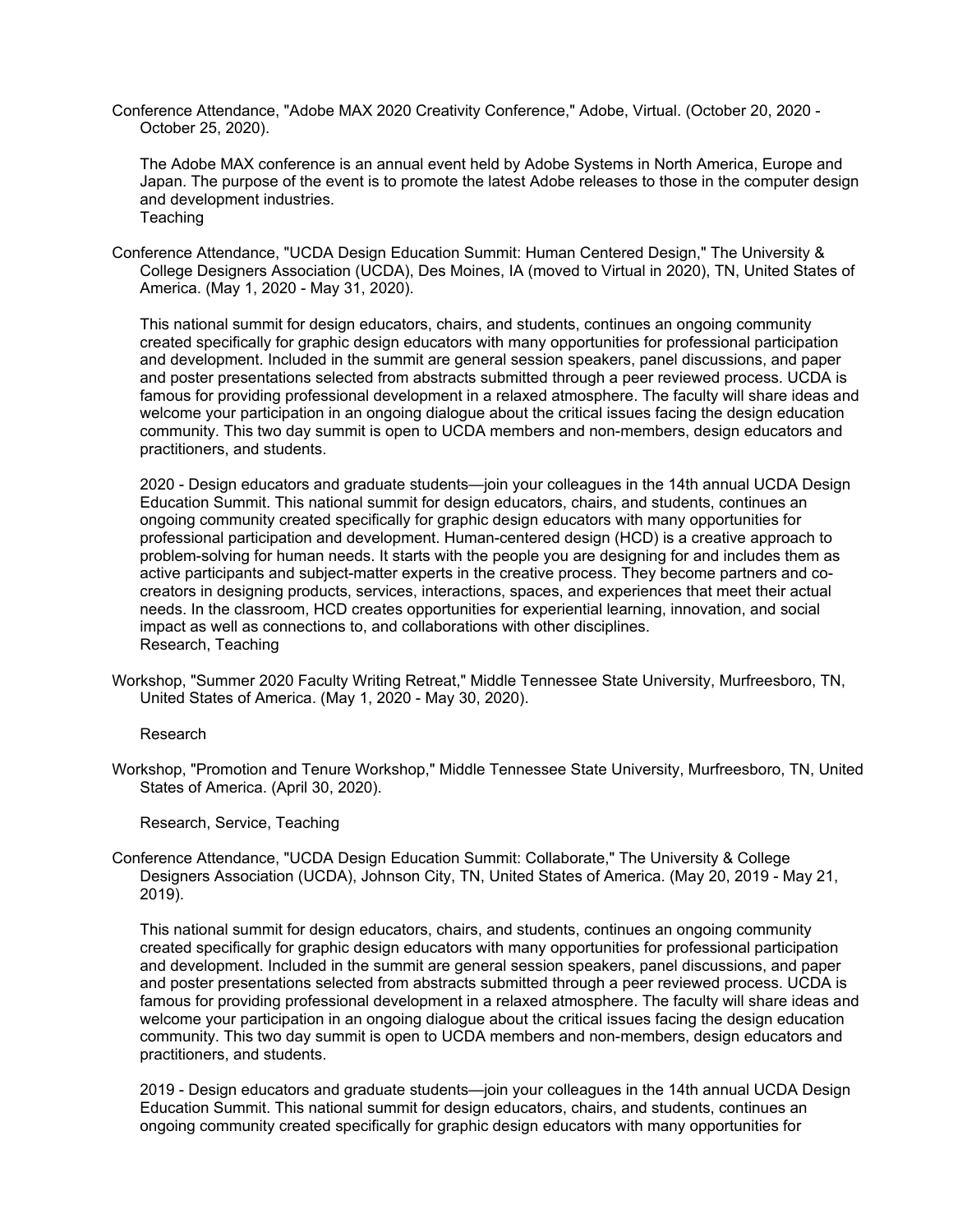professional participation and development. The method of collaboration has changed from working *for* a community to working *with* a community. No longer are we outsiders looking in, but rather we are learning from our communities, and relying on them for their expertise and knowledge to guide the process.

Research, Teaching

Conference Attendance, "Decipher - AIGA Design Educators International Research Conference 2018," American Institute of Graphic Artists, Ann Arbor, MI, United States of America. (September 2018).

AIGA Design Educators Conference 2017 (Ann Arbor, Michigan) — the American Institute of Graphic Artists, Design Educators International 3-day conference including tours and workshops Research

Workshop, "MT Engage Workshop," MTSU. (September 2018).

LT & ITC Training (Middle Tennessee State University) - MTEngage Fall 2018 (Middle Tennessee State University Walker Library) — university-specific training on new initiatives within Middle Tennessee State University's academic offerings **Teaching** 

Conference Attendance, "AIGA National Conference 2017," American Institute of Graphic Artists, Minneapolis, MN, United States of America. (October 2017).

AIGA Conference 2017 (Minneapolis, Minnesota) — the American Institute of Graphic Artists National 3 day conference including tours and workshops Research, Service, Teaching

Workshop, "Grant-Writing Workshop," MTSU. (September 2017 - October 2017).

I attended the two initial sessions of the grant-writing workshop, but was not able to complete the workshop due to other demands. Research

Workshop, "Overview Fall 2017," MTSU. (September 2017).

LT & ITC Training (Middle Tennessee State University— Overview Fall 2017 (Middle Tennessee State University Walker Library) university-specific training on new initiatives within Middle Tennessee State University's academic offerings. **Teaching** 

Workshop, "Pedagogy and Practice of ePortfolios Fall," MTSU. (September 2017).

LT & ITC Training (Middle Tennessee State University) - Pedagogy and Practice of ePortfolios Fall 2017 (Middle Tennessee State University Walker Library) — university-specific training on new initiatives within Middle Tennessee State University's academic offerings **Teaching** 

Conference Attendance, "AIGA National Conference 2016," American Institute of Graphic Artists, Las Vegas, NV, United States of America. (October 2016).

AIGA Conference 2017 (Minneapolis, Minnesota) — the American Institute of Graphic Artists National 3 day conference including tours and workshops Research, Service, Teaching

Conference Attendance, "AIGA National Conference 2015," American Institute of Graphic Artists, New Orleans, LA, United States of America. (October 2015).

AIGA Conference 2015 (New Orleans, LA) — the American Institute of Graphic Artists National 3-day conference including tours and workshops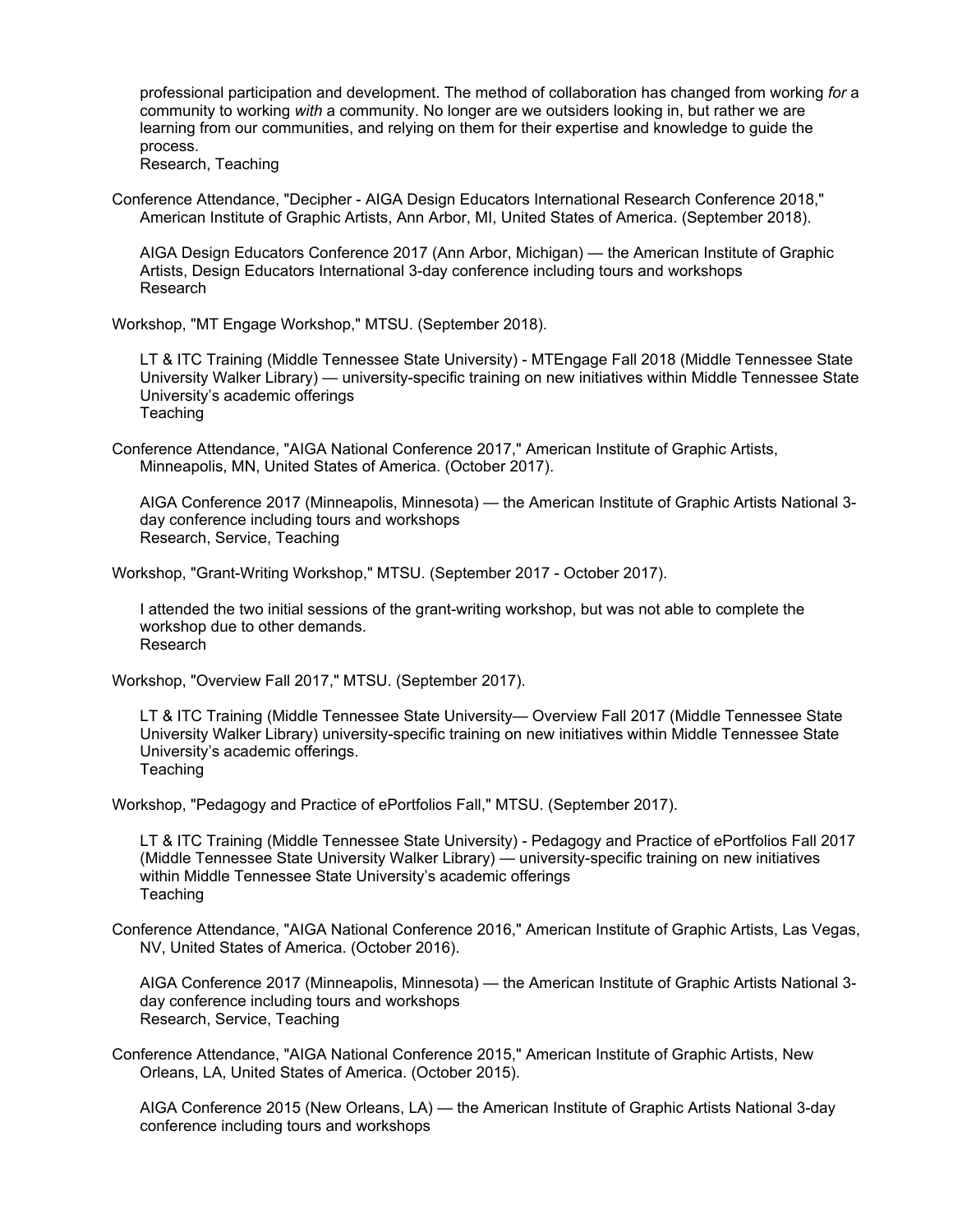# TEACHING/MENTORING

# **Scheduled Teaching**

Spring 2021

| <b>Course Number</b> | <b>Section</b> | <b>Title</b>                 | <b>Enrollment</b> | <b>Credit</b><br><b>Hours</b> |
|----------------------|----------------|------------------------------|-------------------|-------------------------------|
| <b>ART 3930</b>      | 001            |                              | 18                | 3                             |
|                      |                | Interactive Design I         |                   |                               |
| Spring 2021          |                |                              |                   |                               |
| <b>Course Number</b> | <b>Section</b> | <b>Title</b>                 | <b>Enrollment</b> | <b>Credit</b><br><b>Hours</b> |
| <b>ART 4320</b>      | 002            | Senior Project               | 11                | 3                             |
|                      |                |                              |                   |                               |
| Spring 2021          |                |                              |                   |                               |
| <b>Course Number</b> | <b>Section</b> | <b>Title</b>                 | <b>Enrollment</b> | <b>Credit</b><br><b>Hours</b> |
| <b>ART 4390</b>      | 001            | Interactive Design II        | 13                | 3                             |
|                      |                |                              |                   |                               |
| <b>Fall 2020</b>     |                |                              |                   |                               |
| <b>Course Number</b> | <b>Section</b> | <b>Title</b>                 | <b>Enrollment</b> | <b>Credit</b><br><b>Hours</b> |
| <b>ART 4410</b>      | 001            | Typography in Motion         | 14                | 3                             |
| <b>Fall 2020</b>     |                |                              |                   |                               |
| <b>Course Number</b> | <b>Section</b> | <b>Title</b>                 | <b>Enrollment</b> | <b>Credit</b><br><b>Hours</b> |
| <b>ART 4410</b>      | 002            | Typography in Motion         | 11                | 3                             |
| <b>Fall 2020</b>     |                |                              |                   |                               |
| <b>Course Number</b> | <b>Section</b> | <b>Title</b>                 | <b>Enrollment</b> | <b>Credit</b><br><b>Hours</b> |
| <b>ART 4640</b>      | 005            | <b>Advanced Art Problems</b> | 1                 | 3                             |
|                      |                |                              |                   |                               |
| Spring 2020          |                |                              |                   |                               |
| <b>Course Number</b> | <b>Section</b> | <b>Title</b>                 | <b>Enrollment</b> | <b>Credit</b><br><b>Hours</b> |

Spring 2020

|                                    |  |                   | <b>Credit</b> |
|------------------------------------|--|-------------------|---------------|
| <b>Course Number Section Title</b> |  | <b>Enrollment</b> | <b>Hours</b>  |

ART 2325 005 Typographic Design 18 3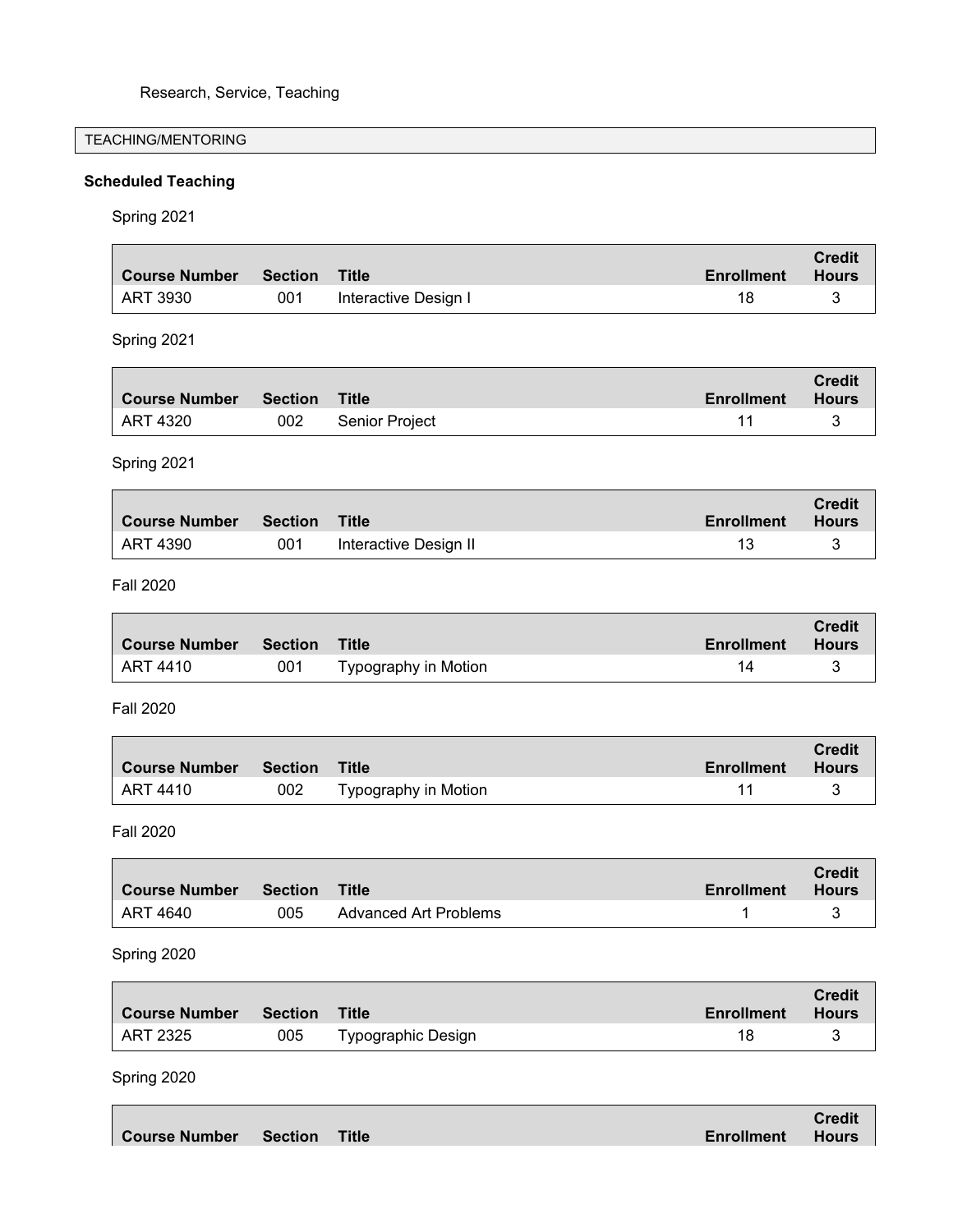| ART 3930 | 001 | Interactive Design I |  |  |
|----------|-----|----------------------|--|--|
|----------|-----|----------------------|--|--|

Spring 2020

| Course Number Section Title |     |                | <b>Enrollment</b> | <b>Credit</b><br>Hours |
|-----------------------------|-----|----------------|-------------------|------------------------|
| ART 4320                    | 002 | Senior Project |                   |                        |

Fall 2019

| <b>Course Number</b> | Section | Title                          | <b>Enrollment</b> | <b>Credit</b><br><b>Hours</b> |
|----------------------|---------|--------------------------------|-------------------|-------------------------------|
| ' ART 1650           | 003     | Foundations Digital Art/Design |                   |                               |

٦

### Fall 2019

| <b>Course Number</b> | Section Title |                | Enrollment | <b>Credit</b><br>Hours |
|----------------------|---------------|----------------|------------|------------------------|
| ART 3325             | 001           | Word and Image |            |                        |

### Fall 2019

| <b>Course Number</b> | <b>Section</b> | <b>Title</b>         | Enrollment | <b>Credit</b><br><b>Hours</b> |
|----------------------|----------------|----------------------|------------|-------------------------------|
| ART 4410             | 001            | Typography in Motion | 15         |                               |

### Fall 2019

| <b>Course Number</b> | <b>Section</b> | <b>Title</b>          | Enrollment | <b>Credit</b><br><b>Hours</b> |
|----------------------|----------------|-----------------------|------------|-------------------------------|
| ART 4640             | 005            | Advanced Art Problems |            |                               |

# Spring 2019

| <b>Course Number</b>  | Section | Title                     | <b>Enrollment</b> | <b>Credit</b><br><b>Hours</b> |
|-----------------------|---------|---------------------------|-------------------|-------------------------------|
| <sup>⊥</sup> ART 2325 | 004     | <b>Typographic Design</b> |                   |                               |

# Spring 2019

 $\blacksquare$ 

r

| Course Number Section Title |     |                  | <b>Enrollment</b> | <b>Credit</b><br><b>Hours</b> |
|-----------------------------|-----|------------------|-------------------|-------------------------------|
| ART 3400                    | 001 | Interface Design |                   |                               |

| ∣ Course Number  Section  Title |     |                | <b>Enrollment</b> | <b>Credit</b><br>Hours |
|---------------------------------|-----|----------------|-------------------|------------------------|
| ART 4320                        | 002 | Senior Project |                   |                        |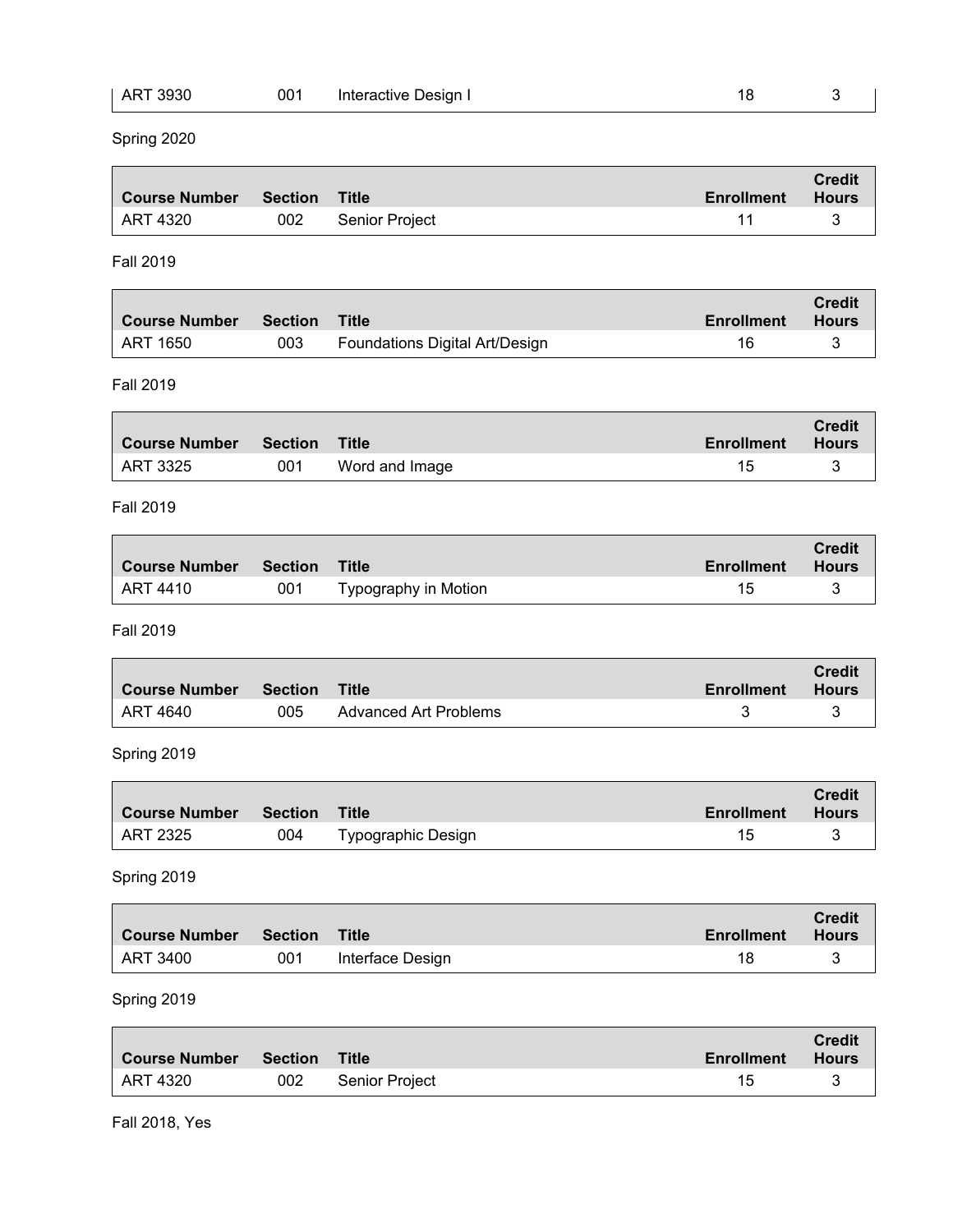| <b>Course Number</b> | Section Title |                 | <b>Enrollment</b> | <b>Credit</b><br><b>Hours</b> |
|----------------------|---------------|-----------------|-------------------|-------------------------------|
| ∣ ART 4001           | 001           | Studio Workshop |                   |                               |

Fall 2018

| ∣ Course Number | Section Title |                        | Enrollment | <b>Credit</b><br><b>Hours</b> |
|-----------------|---------------|------------------------|------------|-------------------------------|
| ART 4400        | 001           | Interactive Design III |            |                               |

# Spring 2018

| <b>Course Number</b> | <b>Section</b> | <b>Title</b>     | <b>Enrollment</b> | <b>Credit</b><br><b>Hours</b> |
|----------------------|----------------|------------------|-------------------|-------------------------------|
| ART 3400             | 001            | Interface Design | 18                |                               |

# Spring 2018

| ∣ Course Number | Section | Title                | <b>Enrollment</b> | <b>Credit</b><br><b>Hours</b> |
|-----------------|---------|----------------------|-------------------|-------------------------------|
| ART 3930        | 001     | Interactive Design I | 18                |                               |

# Spring 2018

 $\Box$ 

| Course Number Section Title |     |                | <b>Enrollment</b> | <b>Credit</b><br>Hours |
|-----------------------------|-----|----------------|-------------------|------------------------|
| ART 4320                    | 002 | Senior Project |                   |                        |

 $\overline{\phantom{0}}$ 

h

# Fall 2017

| <b>Course Number</b>    | Section | Title          | <b>Enrollment</b> | <b>Credit</b><br>Hours |
|-------------------------|---------|----------------|-------------------|------------------------|
| $\overline{ }$ ART 3325 | 002     | Word and Image |                   |                        |

### Fall 2017

| <b>Course Number</b> | <b>Section</b> | Title                  | <b>Enrollment</b> | <b>Credit</b><br><b>Hours</b> |
|----------------------|----------------|------------------------|-------------------|-------------------------------|
| ART 4400             | 001            | Interactive Design III | 14                |                               |

# Fall 2017

п

| ∣ Course Number  Section  Title |     |                      | Enrollment | <b>Credit</b><br>Hours |
|---------------------------------|-----|----------------------|------------|------------------------|
| ART 4410                        | 001 | Typography in Motion |            |                        |

|                             |  |                         | <b>Credit</b> |
|-----------------------------|--|-------------------------|---------------|
| Course Number Section Title |  | <b>Enrollment Hours</b> |               |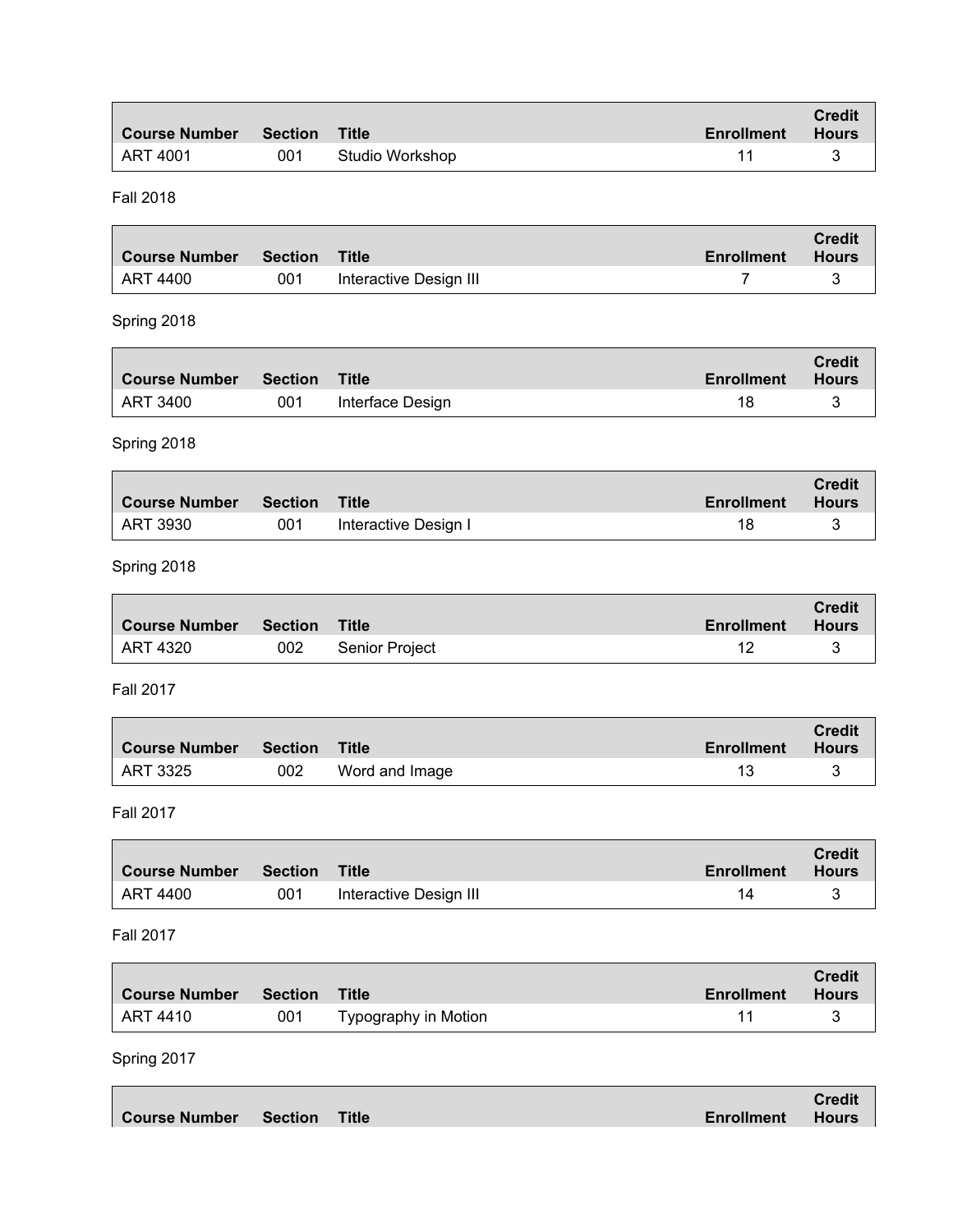| $\theta$<br>AR.<br>32. | 002 | Desian<br>n∩ɑranhi∩<br>vn <sub>'</sub><br>$\sim$ |  |  |
|------------------------|-----|--------------------------------------------------|--|--|
|                        |     |                                                  |  |  |

# Spring 2017

| <b>Course Number Section Title</b> |     |                           | <b>Enrollment</b> | <b>Credit</b><br><b>Hours</b> |
|------------------------------------|-----|---------------------------|-------------------|-------------------------------|
| ART 2325                           | 003 | <b>Typographic Design</b> |                   |                               |

# Spring 2017

|            |     | Title       | <b>Enrollment</b> | <b>Credit</b><br>Hours |
|------------|-----|-------------|-------------------|------------------------|
| ' ART 3330 | 002 | Portfolio I |                   |                        |

# Spring 2017

| <b>Course Number Section Title</b> |     |                | Enrollment | <b>Credit</b><br>Hours |
|------------------------------------|-----|----------------|------------|------------------------|
| ART 4320                           | 002 | Senior Project |            |                        |

### Fall 2016

| <b>Course Number</b> | <b>Section</b> | Title                            | <b>Enrollment</b> | <b>Credit</b><br><b>Hours</b> |
|----------------------|----------------|----------------------------------|-------------------|-------------------------------|
| ART 2310             | 003            | <b>Graphic Design Technology</b> |                   |                               |

#### Fall 2016

| <b>Course Number</b> | <b>Section</b> | Title          | <b>Enrollment</b> | <b>Credit</b><br><b>Hours</b> |
|----------------------|----------------|----------------|-------------------|-------------------------------|
| ART 3325             | 002            | Word and Image |                   |                               |

### Fall 2016

| Course Number | Section | Title        | Enrollment | <b>Credit</b><br><b>Hours</b> |
|---------------|---------|--------------|------------|-------------------------------|
| ∣ ART 4310    | 002     | Portfolio II |            |                               |

#### Fall 2016

 $\blacksquare$ 

п

| <b>Course Number Section Title</b> |     |                      | Enrollment | <b>Credit</b><br><b>Hours</b> |
|------------------------------------|-----|----------------------|------------|-------------------------------|
| ∣ ART 4410                         | 001 | Typography in Motion |            |                               |

| Course Number | Section | Title                            | <b>Enrollment</b> | <b>Credit</b><br><b>Hours</b> |
|---------------|---------|----------------------------------|-------------------|-------------------------------|
| ART 2310      | 001     | <b>Graphic Design Technology</b> |                   |                               |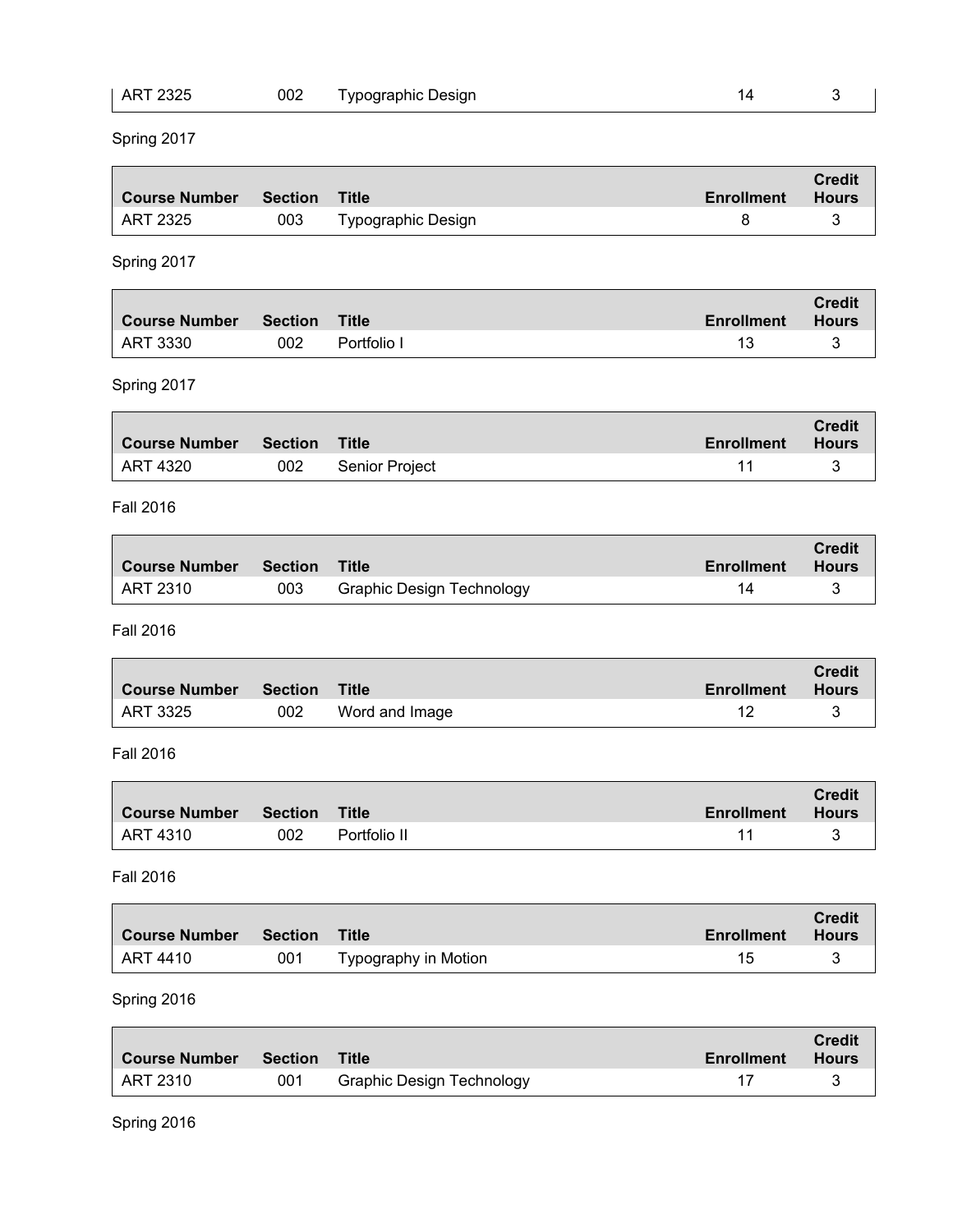| <b>Course Number Section Title</b> |     |                 | <b>Enrollment</b> | <b>Credit</b><br><b>Hours</b> |
|------------------------------------|-----|-----------------|-------------------|-------------------------------|
| ART 3100                           | 001 | In-House Design |                   |                               |

Spring 2016 Studio, Conventional Methodology, Yes

| Course Number  Section  Title |     |             | <b>Enrollment</b> | <b>Credit</b><br><b>Hours</b> |
|-------------------------------|-----|-------------|-------------------|-------------------------------|
| ∣ ART 3330                    | 002 | Portfolio I | 15                |                               |

# Spring 2016

Г

| ∣ Course Number | <b>Section</b> ≗ | Title                | <b>Enrollment</b> | <b>Credit</b><br><b>Hours</b> |
|-----------------|------------------|----------------------|-------------------|-------------------------------|
| ART 3930        | 001              | Interactive Design I |                   |                               |

Spring 2016

| ∣ Course Number | Section Title |            | <b>Enrollment</b> | <b>Credit</b><br><b>Hours</b> |
|-----------------|---------------|------------|-------------------|-------------------------------|
| ART 4330        | 001           | Internship |                   |                               |

Fall 2015

| ∣ Course Number ∣ | Section Title |                                  | Enrollment | <b>Credit</b><br><b>Hours</b> |
|-------------------|---------------|----------------------------------|------------|-------------------------------|
| ART 2310          | 004           | <b>Graphic Design Technology</b> |            |                               |

Fall 2015

| <b>Course Number</b> | Section | <b>Title</b>         | <b>Enrollment</b> | <b>Credit</b><br><b>Hours</b> |
|----------------------|---------|----------------------|-------------------|-------------------------------|
| ' ART 3930           | 002     | Interactive Design I |                   |                               |

Fall 2015

| <b>Course Number</b> | Section | Title        | Enrollment | <b>Credit</b><br><b>Hours</b> |
|----------------------|---------|--------------|------------|-------------------------------|
| ∣ ART 4310           | 002     | Portfolio II | 16         |                               |

### Fall 2015

| Course Number Section |     | Title        | Enrollment | <b>Credit</b><br><b>Hours</b> |
|-----------------------|-----|--------------|------------|-------------------------------|
| LART 4310             | 003 | Portfolio II |            |                               |

|                             |  |                         | <b>Credit</b> |
|-----------------------------|--|-------------------------|---------------|
| Course Number Section Title |  | <b>Enrollment Hours</b> |               |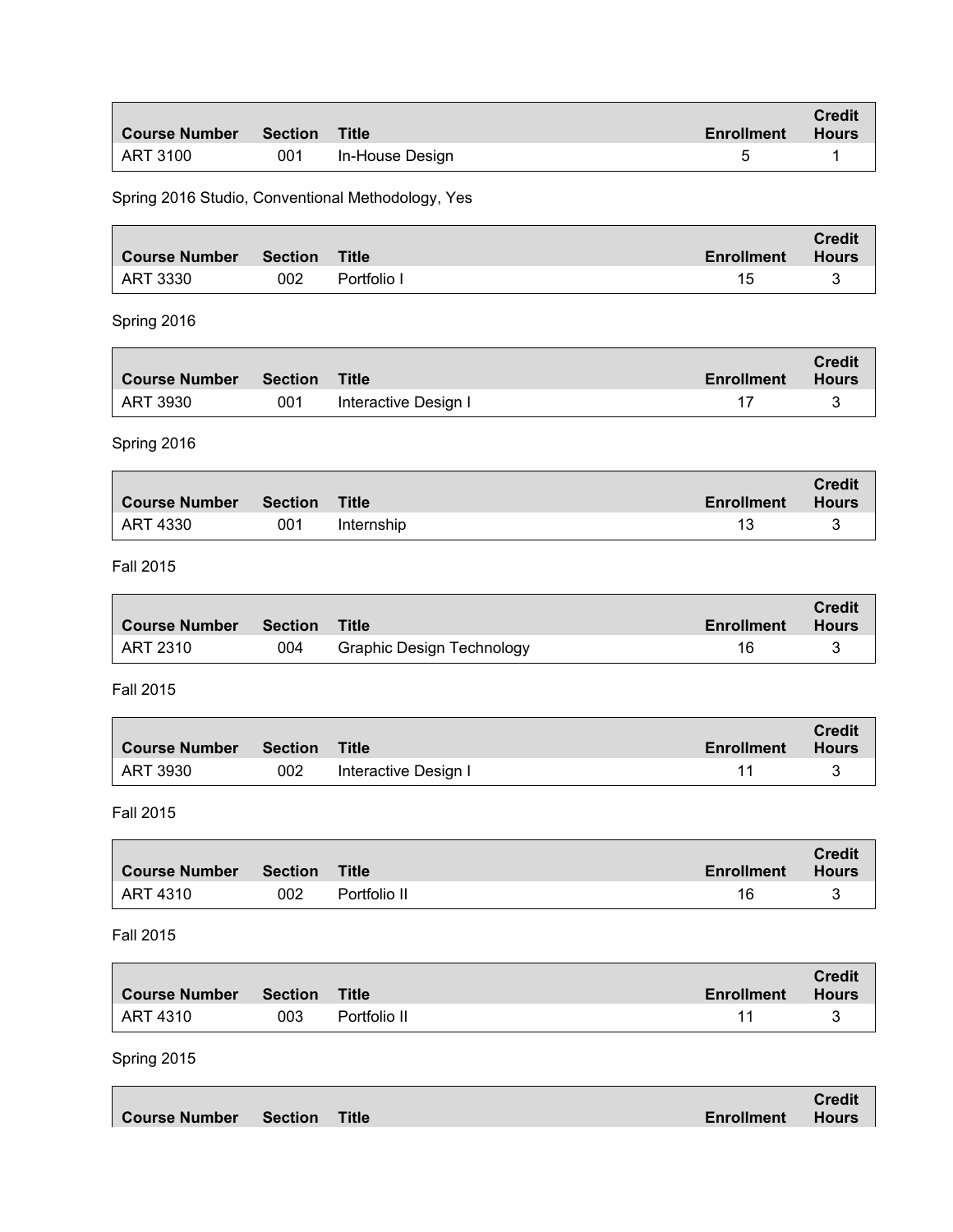| ART 2310 | 001 | <b>Graphic Design Technology</b> |  |
|----------|-----|----------------------------------|--|
|          |     |                                  |  |

 $\overline{\phantom{a}}$ 

# Spring 2015

| ∣ Course Number | Section Title |                           | <b>Enrollment</b> | <b>Credit</b><br><b>Hours</b> |
|-----------------|---------------|---------------------------|-------------------|-------------------------------|
| ART 2325        | 002           | <b>Typographic Design</b> | 16                |                               |

# Spring 2015

| Course Number Section Title |     |                    | Enrollment | <b>Credit</b><br>Hours |
|-----------------------------|-----|--------------------|------------|------------------------|
| ART 2325                    | 004 | Typographic Design |            |                        |

# Spring 2015

| Course Number Section Title |     |             | Enrollment | <b>Credit</b><br>Hours |
|-----------------------------|-----|-------------|------------|------------------------|
| ART 3330                    | 002 | Portfolio I |            |                        |

### Fall 2014

| <b>Course Number</b> | <b>Section</b> | <b>Title</b>                     | Enrollment | <b>Credit</b><br><b>Hours</b> |
|----------------------|----------------|----------------------------------|------------|-------------------------------|
| ART 2310             | 003            | <b>Graphic Design Technology</b> | 16         |                               |

#### Fall 2014

| <b>Course Number</b> | <b>Section</b> | <b>Title</b>                     | <b>Enrollment</b> | <b>Credit</b><br><b>Hours</b> |
|----------------------|----------------|----------------------------------|-------------------|-------------------------------|
| ART 2310             | 004            | <b>Graphic Design Technology</b> | 10                |                               |

### Fall 2014

| <b>Course Number</b> | Section | Title        | <b>Enrollment</b> | <b>Credit</b><br><b>Hours</b> |
|----------------------|---------|--------------|-------------------|-------------------------------|
| ART 4310             | 002     | Portfolio II | 16                |                               |

### Fall 2014

| ∣ Course Number | Section | Title        | <b>Enrollment</b> | <b>Credit</b><br>Hours |
|-----------------|---------|--------------|-------------------|------------------------|
| ∣ ART 4310      | 003     | Portfolio II | 16                |                        |

| Course Number | Section | Title                            | <b>Enrollment</b> | <b>Credit</b><br><b>Hours</b> |
|---------------|---------|----------------------------------|-------------------|-------------------------------|
| ART 2310      | 001     | <b>Graphic Design Technology</b> |                   |                               |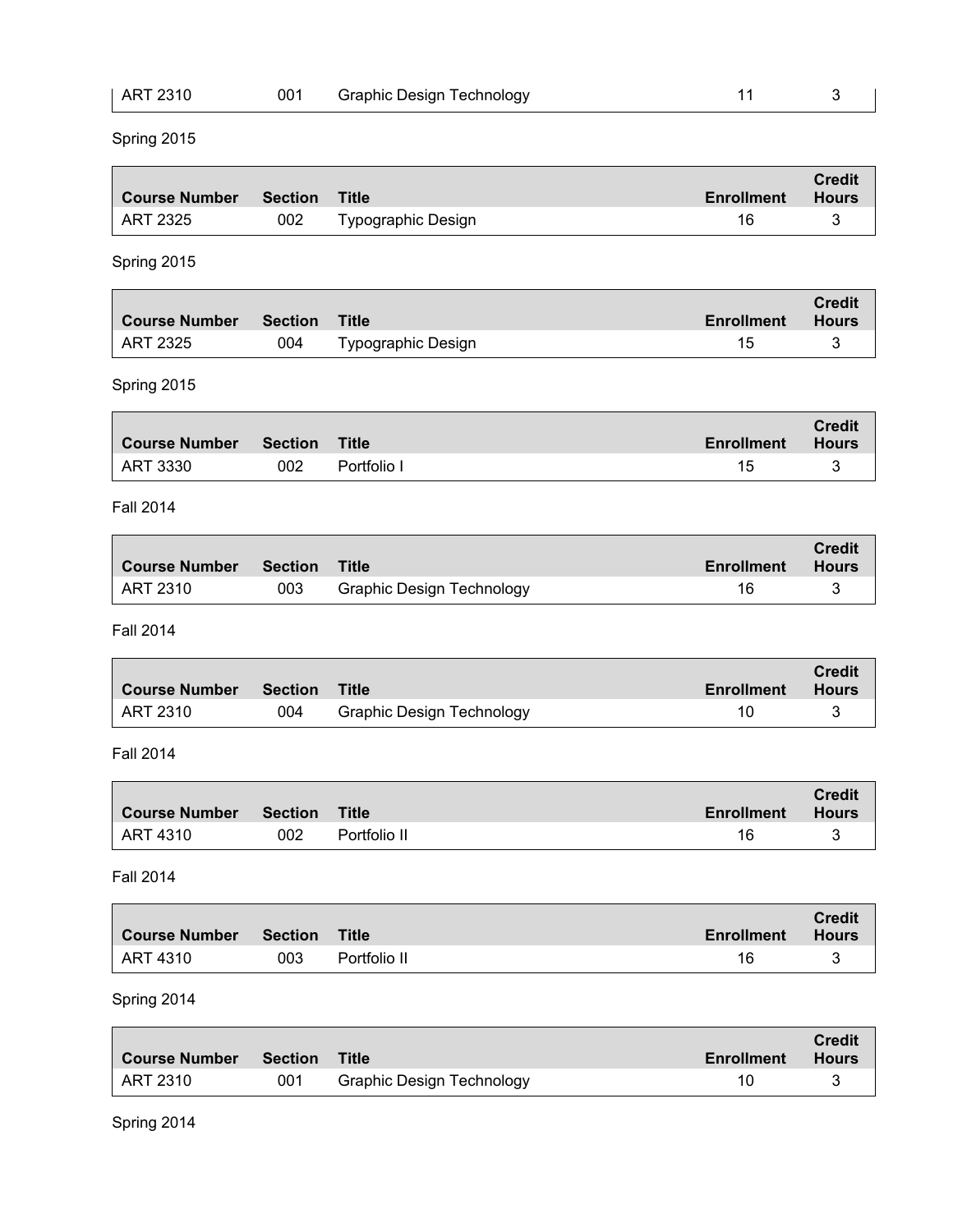| <b>Course Number</b> | Section Title |                           | <b>Enrollment</b> | <b>Credit</b><br><b>Hours</b> |
|----------------------|---------------|---------------------------|-------------------|-------------------------------|
| LART 2325            | 002           | <b>Typographic Design</b> | 14                |                               |

Spring 2014

| ∣ Course Number | <b>Section Title</b> |                      | <b>Enrollment</b> | <b>Credit</b><br>Hours |
|-----------------|----------------------|----------------------|-------------------|------------------------|
| ART 4280        | 001                  | Digital Illustration |                   |                        |

#### Spring 2014

Г

| ∣ Course Number | <b>Section</b> | Title                | <b>Enrollment</b> | <b>Credit</b><br><b>Hours</b> |
|-----------------|----------------|----------------------|-------------------|-------------------------------|
| ART 4280        | 002            | Digital Illustration |                   |                               |

Spring 2014

| ∣ Course Number  Section  Title |     |                       | <b>Enrollment</b> | <b>Credit</b><br><b>Hours</b> |
|---------------------------------|-----|-----------------------|-------------------|-------------------------------|
| ∣ ART 4300                      | 001 | Advanced Illustration |                   |                               |

 $\overline{\phantom{0}}$ 

┓

Fall 2013

Г

| ∣ Course Number | Section Title |                                  | Enrollment | <b>Credit</b><br><b>Hours</b> |
|-----------------|---------------|----------------------------------|------------|-------------------------------|
| ART 2310        | 003           | <b>Graphic Design Technology</b> |            |                               |

Fall 2013

| <b>Course Number</b> | Section | <b>Title</b>                     | <b>Enrollment</b> | <b>Credit</b><br><b>Hours</b> |
|----------------------|---------|----------------------------------|-------------------|-------------------------------|
| ART 2310             | 005     | <b>Graphic Design Technology</b> |                   |                               |

Fall 2013

| ∣ Course Number | <b>Section</b> | Title        | <b>Enrollment</b> | <b>Credit</b><br><b>Hours</b> |
|-----------------|----------------|--------------|-------------------|-------------------------------|
| ART 4310        | 001            | Portfolio II | 15                |                               |

#### Fall 2013

| <b>Course Number</b> | Section | <b>Title</b> | <b>Enrollment</b> | <b>Credit</b><br><b>Hours</b> |
|----------------------|---------|--------------|-------------------|-------------------------------|
| ART 4330             | 001     | Internship   |                   |                               |

# **Teaching Innovation and Curriculum Development**

Revise Existing Course. ART 3930 - Interactive Design I. January 2018 - January 2019.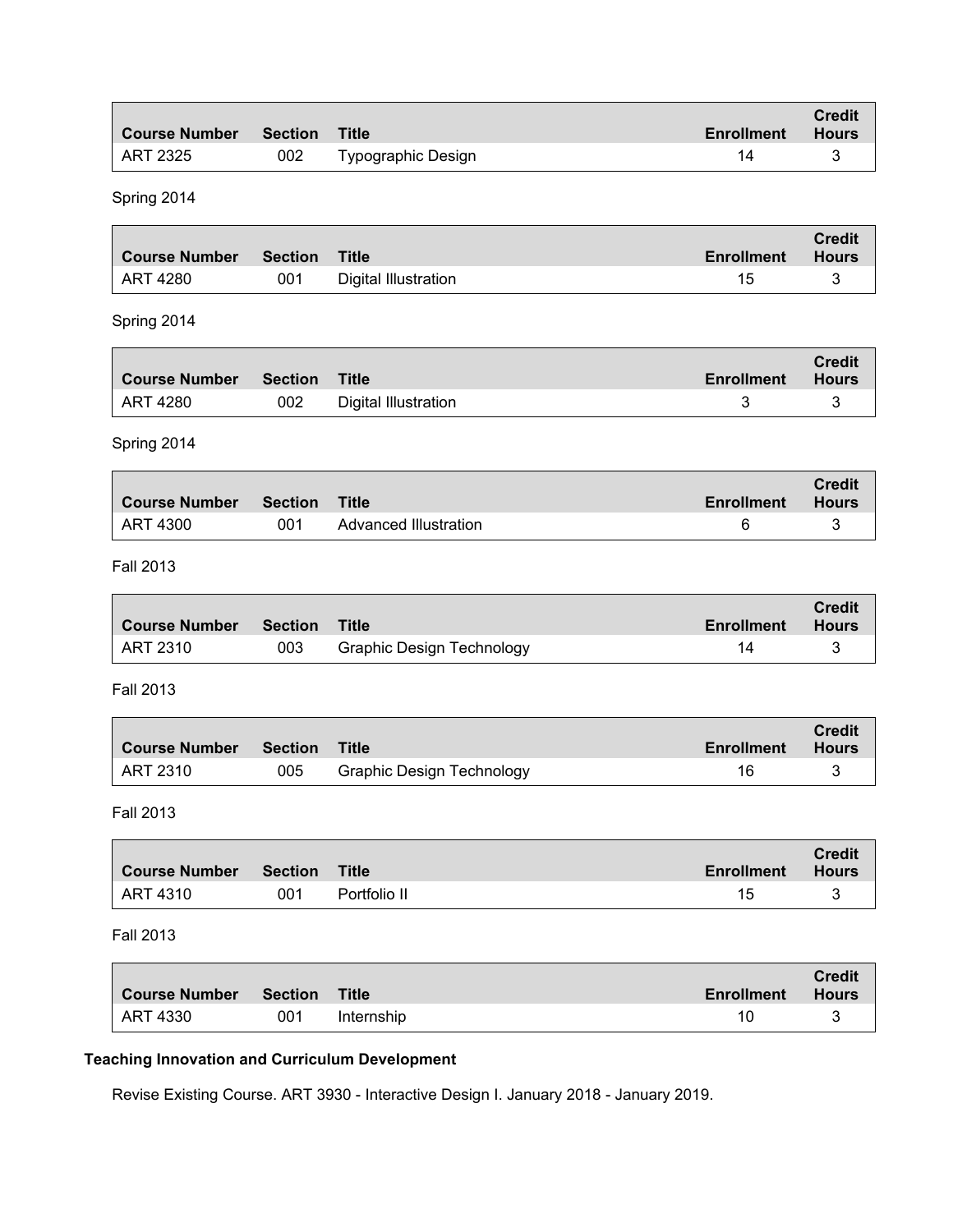In ART 3930 - Interactive Design I, Students gain an advanced understanding of the graphic design process in online, digital design. The class emphasizes formal, conceptual, and technical aspects of kinetic typography through individual projects created with industry specific software applications. It is a 3 hour studio course, requiring six hours of lab time per week. I updated this course to reflect and mimic the flow of creative industry assignments; including website design strategy for retail and service industries; website creation using WYSIWYG online website design tools; HTML email design for digital direct marketing including data imports to email marketing systems; and website design in newlyreleased, market-ready and beta-test releases of a variety of prototyping softwares.

New Degree Program. Minor in Interactive Design. October 2018.

[GD\\_Minors\\_options-1.pages](https://www.digitalmeasures.com/login/mtsu/faculty/survey/ui/showFile?file=c2VscGgvY3VycmljdWx1bS9HRF9NaW5vcnNfb3B0aW9ucy0xLnBhZ2Vz&surId=18072483&nodeId=2121276&sdId=102691876&sdSurId=18072483&rptId=30342&sgntr=uxMzQabokmYDGQpJ4bc%2FdpNCXek%3D)

In October of 2018, I co-lead the creation of the Interactive Design minor within the Department of Art and Design along with Art and Design chair Nicole Foran and Media and Entertainment Faculty Prof. Richard (Rick) Lewis. The Interactive Design Minor went through although Prof Lewis and I agreed that it would be better suited to call the major Digital Design, as one could still achieve the minor while bypassing Interactive Design Courses.

Revise Existing Course. ART 4410 - Typography in Motion. August 2017 - December 2017.

In ART 4410 - Typography in Motion, Students gain an advanced understanding of the graphic design process in time-based media. The class emphasizes formal, conceptual, and technical aspects of kinetic typography

through individual projects created with industry specific software applications. It is a six-hour studio course.

I updated this course to reflect and mimic the flow of creative industry assignments, for short-run, web format advertising.

Revise Existing Course. ART 4440 - Interactive Design III. August 2017 - December 2017.

In ART 4440 - Interactive Design III, Students gain an advanced understanding of the graphic design process in online, digital design. The class emphasizes formal, conceptual, and technical aspects of kinetic typography through individual projects created with industry specific software applications. It is a 3 hour studio course, requiring six hours of lab time per week. I updated this course to reflect and mimic the flow of creative industry assignments, including website design strategy for retail and service industries, website creation using WYSIWYG online website design tools, HTML email design for digital direct marketing including data imports to email marketing systems; website design in newly-released, market-ready and beta-test releases of a variety of prototyping softwares; and experimental technologies including but not limited to: 360 video recording and editing, 3-D design and publishing to VR and AR technologies.

#### **Academic Advising**

2020-2021 Undergraduates Advised:25 Graduate Students Advised:0 Speaking with students to advise them of classes, processing drop/adds, overrides, etcs.

2019-2020 Undergraduates Advised:45 Graduate Students Advised:0 Advising UG graphic design BFA majors

2018-2019 Undergraduates Advised:30 Graduate Students Advised:0

2017-2018 Undergraduates Advised:30 Graduate Students Advised:0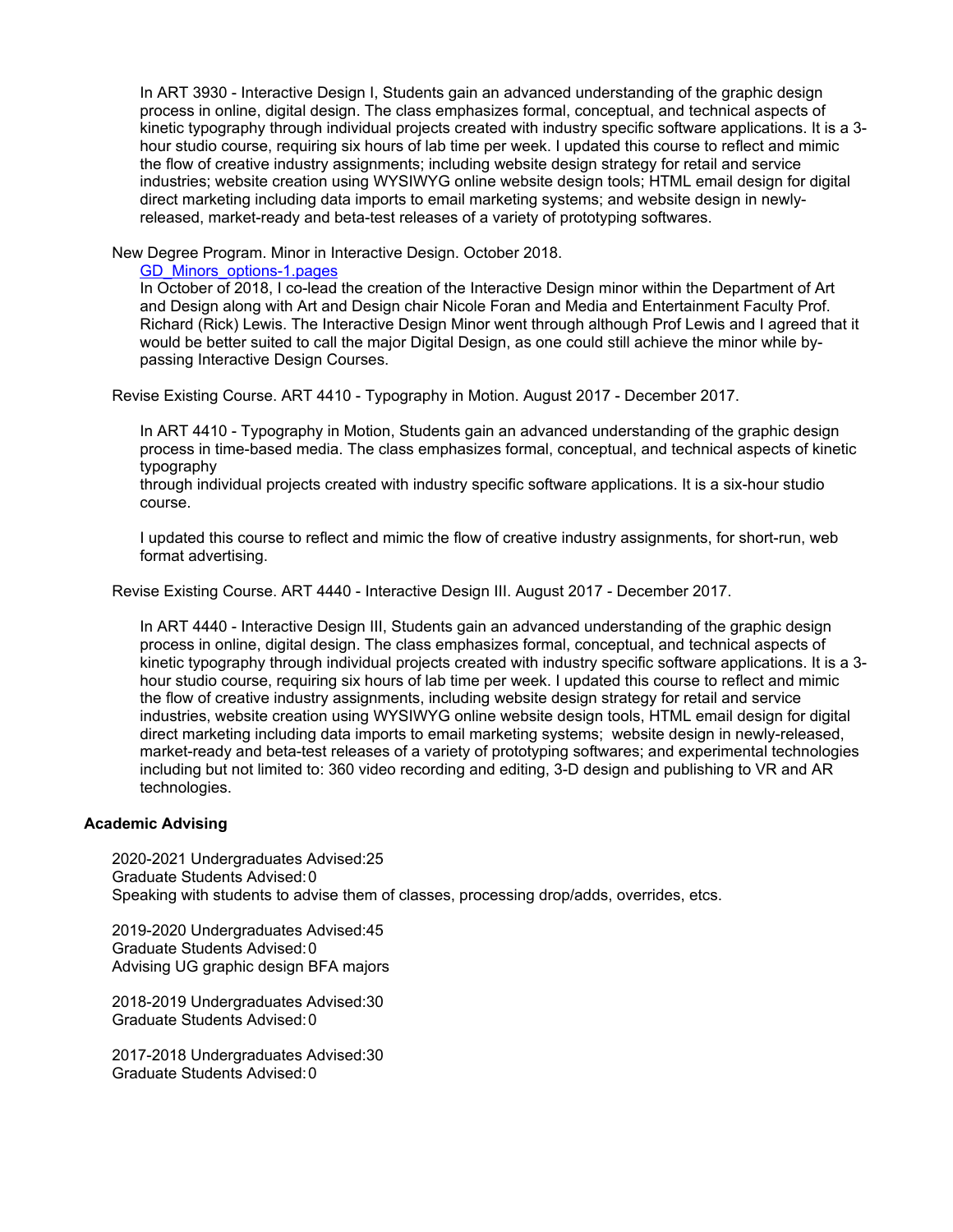#### **Directed Student Learning**

UG Thesis Chair. (January 2020 - May 2020).

Advised: BFA Graphic Design degree candidates

In Spring 2020, I instructed and facilitated one of the two sections of Graphic Design Senior Project during which students participate in a Capstone project that must be completed to obtain their BFA degrees in the concentration of Graphic Design. I co-wrote both the theme of the capstone and the parameters of the project.

UG Thesis Chair. (January 2019 - May 2019).

Advised: BFA Graphic Design degree candidates

In Spring 2019, I instructed and facilitated one of the two sections of Graphic Design Senior Project during which students participate in a Capstone project that must be completed to obtain their BFA degrees in the concentration of Graphic Design. I co-wrote both the theme of the capstone and the parameters of the project.

UG Thesis Chair. (January 2018 - May 2018).

Advised: BFA Graphic Design degree candidates In Spring 2018, I instructed and facilitated one of the two sections of Graphic Design Senior Project during which students participate in a Capstone project that must be completed to obtain their BFA degrees in the concentration of Graphic Design. I co-wrote both the theme of the capstone and the parameters of the project.

UG Thesis Chair. (January 2017 - May 2017).

Advised: BFA Graphic Design degree candidates

In Spring 2017, I instructed and facilitated one of the two sections of Graphic Design Senior Project during which students participate in a Capstone project that must be completed to obtain their BFA degrees in the concentration of Graphic Design. I co-wrote both the theme of the capstone and the parameters of the project.

#### **Mentorship**

Morgan Knight (Undergraduate). August 2020 - December 2020.

Independent Study in 3-D printing and advanced Interactive Design. I mentored Morgan in setting up a home 3-D printing studio during COVID-19. I advised her on multiple software, materials, website design, researching toy and character design, and on the marketing and promotion of her line of 3-D printed figures.

Andrelle O'Neal (Undergraduate). August 2019 - December 2019.

Independent Study in advanced Interactive Design. I mentored Andy in the theory of Interactive Design, the practice of on-location photography, and the practice of gallery installation; and I advised her on multiple softwares.

Emma Jane Goodwin (Undergraduate). August 2019 - December 2019.

Independent Study in advanced Interactive Design. I mentored Emma Jane in the theory of Interactive Design, the practice of on-location photography, and the practice of gallery installation; and I advised her on multiple softwares.

Zach Chamberlain (Undergraduate). August 2019 - December 2019.

Independent Study in advanced Interactive Design. I mentored Zach in the theory of Interactive Design, the practice of on-location photography, and the practice of gallery installation; and I advised him on multiple softwares.

Angelica Bennett (Undergraduate). January 2018 - May 2018.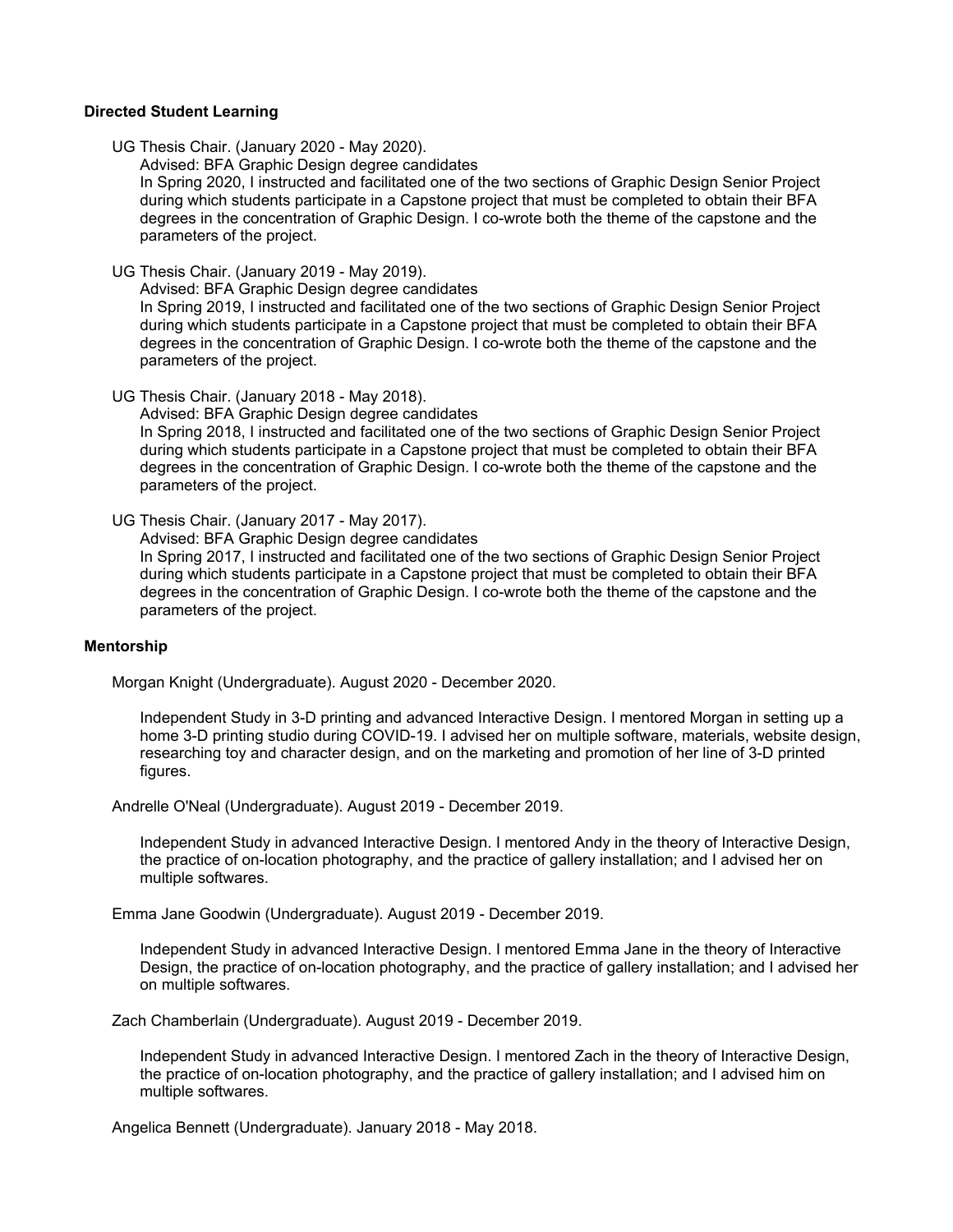I mentored Angelica on preparing for an off-site presentation and workshop of design. She created the topic and presented, with my assistance, a project specifically to engage young people with disabilities who are interested in art and design.

#### **Non-Credit Instruction Taught**

Workshop, Saturdays at Todd Series / Department of Art and Design, 5 participants. (October 17, 2020).

Promoting Your Studio or Design Practice with an Email Newsletter. Saturdays at Todd (SaT) is a lecture series promoted by the Department of Art and Design directed to community members. I had both university employees and community participants. I even had one international participant sign-up from Uganda.

Workshop, Saturdays at Todd Series / Department of Art and Design, 12 participants. (March 23, 2019).

*The Principles of Design with the Tortoise and the Hare* - Join Associate Professor Jean Nagy and Assistant Professor Sheri Selph for a workshop in book design and layout while visually re-interpreting Aesop's classic tale, The Tortoise and the Hare. You can participate in this fun, collaborative, mixedmedia project while learning the guiding principles of design. This wholesome, teaching tale is appropriate for the whole family. And the book collaborations will be exhibited in Andrew Todd Hall's Glass Gallery after. We will be providing mixed papers and media. (No oils or chemicals.) Participants are invited to bring one natural item to incorporate into the story, if they wish. Ages 5 - 105 welcome! We would love for children and adults to attend. (Minors must have an adult stay with them.) We encourage parents to participate with their children. Workshop is limited to 20 participants.

Workshop, Department of Art and Design, 15 participants. (February 2018).

February 2018 - An Exercise in 3-Dimensional Script Typography: "Candy Land Typography" - I lead a workshop on using the advanced features of Ado blend tool in Adobe Guest lecture + demonstration of type in Adobe Illustrator and paint techniques in Adobe Photoshop to mimic 3-D, "candy-like" typography in Professor Jean Nagy's Computer Assisted Art class.

Workshop, Department of Art and Design, 15 participants. (February 2017).

February 2017 - An Exercise and Lecture on the Animated GIFs for "Animated GIF's for Valentine's Day" - I gave a lecture on the history of the animated GIF and lead a workshop on how to make animated GIF's in Photoshop for Professor Jim Mravec's Interactive Design I class.

Workshop, Department of Art and Design, 15 participants. (February 2015).

March 2015 - An Exercise on How to Extrude 3-Dimensional Typography in Adobe Illustrator: "How to Make a Type Sandwich" - I lead a workshop on using layers and the 3D feature in Adobe Illustrator to mimic 3-dimensional typography on a 2-dimensional print for Professor Noël Lorson's Typographic Design class.

#### **Peer Review of Teaching**

2020-2021 [Selph\\_Observation\\_Fall2020\\_Satinover-1.pdf](https://www.digitalmeasures.com/login/mtsu/faculty/survey/ui/showFile?file=c2VscGgvcGVlcl9yZXZpZXcvU2VscGhfT2JzZXJ2YXRpb25fRmFsbDIwMjBfU2F0aW5vdmVyLTEu%0AcGRm&surId=18072483&nodeId=2170009&sdId=104114893&sdSurId=18072483&rptId=30342&sgntr=MFiFb7MMnubw79Q8dbum9Wjrw2k%3D)

#### **Student Teaching Evaluations**

2020-2021

[Course Evaluation Summary2019COVID-2020-1.pdf](https://www.digitalmeasures.com/login/mtsu/faculty/survey/ui/showFile?file=c2VscGgvc3R1ZGVudF9ldmFsL0NvdXJzZSBFdmFsdWF0aW9uIFN1bW1hcnkyMDE5Q09WSUQtMjAy%0AMC0xLnBkZg%3D%3D&surId=18072483&nodeId=2244842&sdId=105864334&sdSurId=18072483&rptId=30342&sgntr=hfGhA4K3u4FxAI1RpJr19oYAFYs%3D)

2019-2020

[Course Evaluation Summary - Campus Labs\\_F19-1.pdf](https://www.digitalmeasures.com/login/mtsu/faculty/survey/ui/showFile?file=c2VscGgvc3R1ZGVudF9ldmFsL0NvdXJzZSBFdmFsdWF0aW9uIFN1bW1hcnkgLSBDYW1wdXMgTGFi%0Ac19GMTktMS5wZGY%3D&surId=18072483&nodeId=2244842&sdId=99390827&sdSurId=18072483&rptId=30342&sgntr=fKikp76f%2B6olV%2BAol%2FpD%2FFAtVzk%3D) [Thank you!! - Taylor Thompson-1.pdf](https://www.digitalmeasures.com/login/mtsu/faculty/survey/ui/showFile?file=c2VscGgvc3R1ZGVudF9ldmFsL1RoYW5rIHlvdSEhIC0gVGF5bG9yIFRob21wc29uLTEucGRm&surId=18072483&nodeId=2244842&sdId=99390827&sdSurId=18072483&rptId=30342&sgntr=%2FbO9C24wqxf7T6zT4MRHcrDPgCU%3D)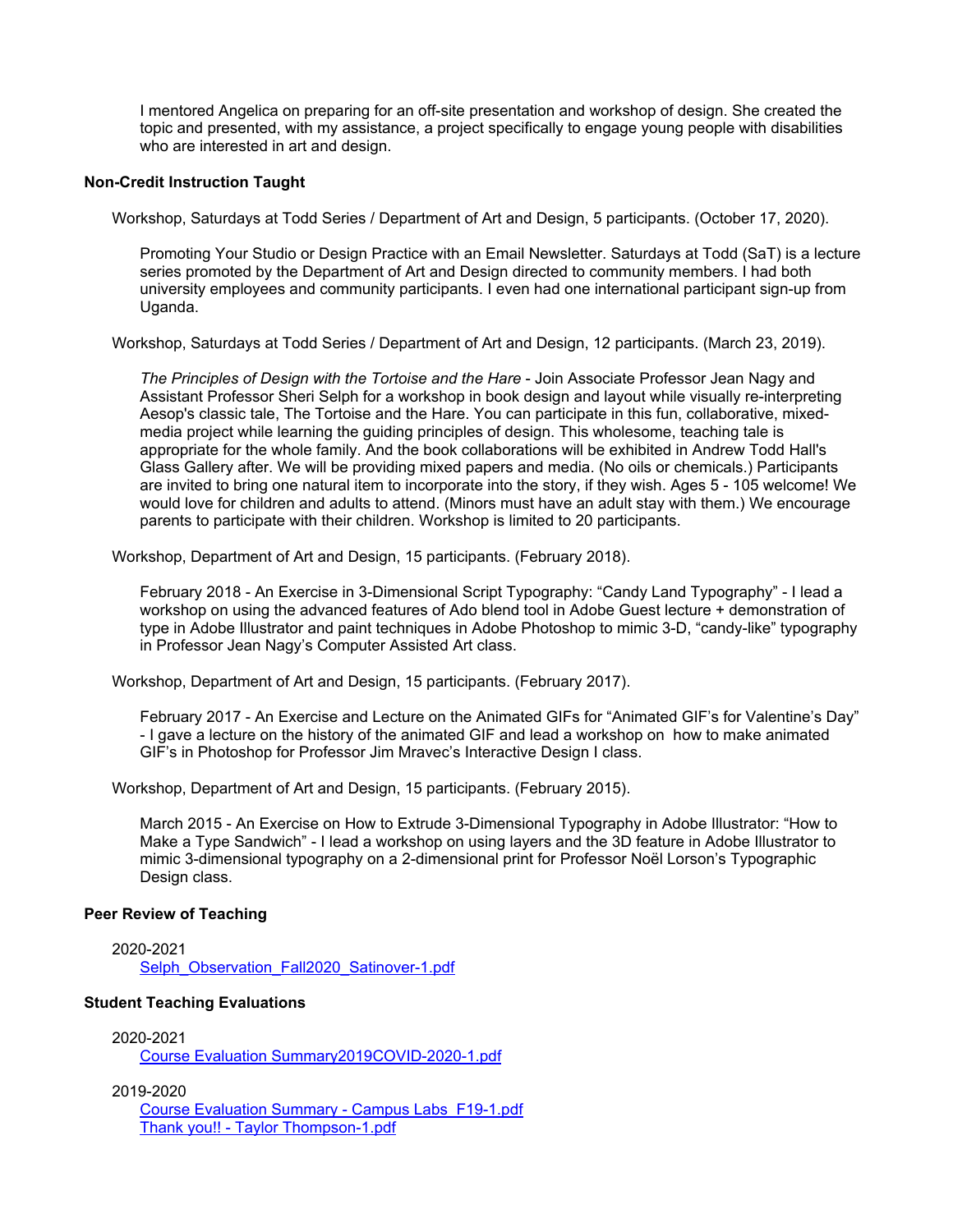2018-2019 [Course Evaluation Summary - Campus LabsF18-1.pdf](https://www.digitalmeasures.com/login/mtsu/faculty/survey/ui/showFile?file=c2VscGgvc3R1ZGVudF9ldmFsL0NvdXJzZSBFdmFsdWF0aW9uIFN1bW1hcnkgLSBDYW1wdXMgTGFi%0Ac0YxOC0xLnBkZg%3D%3D&surId=18072483&nodeId=2244842&sdId=99390822&sdSurId=18072483&rptId=30342&sgntr=6uALu%2Bu2L1kPLCf8RqumPzuxuIg%3D) [Course Evaluation Summary - Campus LabsS19-1.pdf](https://www.digitalmeasures.com/login/mtsu/faculty/survey/ui/showFile?file=c2VscGgvc3R1ZGVudF9ldmFsL0NvdXJzZSBFdmFsdWF0aW9uIFN1bW1hcnkgLSBDYW1wdXMgTGFi%0Ac1MxOS0xLnBkZg%3D%3D&surId=18072483&nodeId=2244842&sdId=99390822&sdSurId=18072483&rptId=30342&sgntr=2mH0O6TabgnYXb2vH8yRbSbvKNU%3D)

2017-2018 [Course Evaluation Summary - Campus LabsS18-1.pdf](https://www.digitalmeasures.com/login/mtsu/faculty/survey/ui/showFile?file=c2VscGgvc3R1ZGVudF9ldmFsL0NvdXJzZSBFdmFsdWF0aW9uIFN1bW1hcnkgLSBDYW1wdXMgTGFi%0Ac1MxOC0xLnBkZg%3D%3D&surId=18072483&nodeId=2244842&sdId=99390814&sdSurId=18072483&rptId=30342&sgntr=H9xK1ITaE9Ef%2F3I57dXhsGkwrEM%3D)

#### SCHOLARSHIP/RESEARCH

#### **Publications**

#### **Peer Reviewed/Refereed**

#### **Published**

#### **Conference Proceeding**

**Selph, S. F.**, Allard, L. Visualizing Success: Strategies for How to Effectively Merge Creative Design with Program Evaluation. *"How Will You Shine Your Light"*. Washington D.C.: American Evaluators Association. https://www.eval.org/p/cm/ld/fid=771 The work of professional analysts and professional graphic designers overlaps in many ways. Both take information and deliver it back in more easily understandable formats. But while an analyst's work involves the collection, interpretation and visualization of data focusing on the minutiae of detail, a graphic designer's work can take a more sweeping approach giving that information color and personality. The personality of an entity, organization, or company is a core part of its brand and ultimately, its trustworthiness. Marketers and advertisers know that branding is built through the many interactions between user and organization, and one of the first interactions a user may have is through interacting with the organization's website or printed materials such as brochures. Users and consumers often judge these informational and marketing materials based on ease of use, but also on pleasure of use.

Through this *Ignite Presentation*, we, the presenters—one analyst and one graphic designer—would discuss the process of our collaborations. We would show the results of two projects, a website for a state-run residential recovery court and a brochure that standardized the branding of five county veterans' treatment court programs. [2047-Visualizing Success\\_Allard\\_Selph\\_2-page-1.pdf](https://www.digitalmeasures.com/login/mtsu/faculty/survey/ui/showFile?file=c2VscGgvaW50ZWxsY29udC8yMDQ3LVZpc3VhbGl6aW5nIFN1Y2Nlc3NfQWxsYXJkX1NlbHBoXzIt%0AcGFnZS0xLnBkZg%3D%3D&surId=18072483&nodeId=2121528&sdId=99394241&sdSurId=18072483&rptId=30342&sgntr=u09GGri0SKYXPFrGuSS%2BkJKn%2Bp8%3D) [Eval20\\_Selph\\_Binder1-1.pdf](https://www.digitalmeasures.com/login/mtsu/faculty/survey/ui/showFile?file=c2VscGgvaW50ZWxsY29udC9FdmFsMjBfU2VscGhfQmluZGVyMS0xLnBkZg%3D%3D&surId=18072483&nodeId=2121528&sdId=99394241&sdSurId=18072483&rptId=30342&sgntr=PPlfQJiLS%2FN6qkEhUd%2BMZ2HDpDU%3D)

(2019). Find Your People: Students create new communities as a way to bring together outliers in an exhibition called Belong. *Collaborate: UCDA Design Education Summit 2019* (pp. 1). Murfreesboro, TN: University & College Designers Association (UCDA). https://www.dropbox.com/s/mi6lod81o14xw8h/2019-ucda-des-proceedings.pdf?dl=0 As every good designer/educator knows: audience is important. So, what happened when three faculty let 25 design students create collective audiences with oddly specific interests? — An exhibition of student-produced educational content, interesting visual twists, and unexpected human connections.

[2019-ucda-des-proceedings-1.pdf](https://www.digitalmeasures.com/login/mtsu/faculty/survey/ui/showFile?file=c2VscGgvaW50ZWxsY29udC8yMDE5LXVjZGEtZGVzLXByb2NlZWRpbmdzLTEucGRm&surId=18072483&nodeId=2121528&sdId=99232177&sdSurId=18072483&rptId=30342&sgntr=jIcRAYejU9vWZZLYFH7sWtBMWPA%3D)

#### **Submitted**

#### **Conference Proceeding**

**Selph, S. F.** *Creating Trustworthiness in the Digital Age (a.k.a. Don't Be a Fake Friend)*. There's a certain level of trust I need to have in a digital entity before I hand over my money, my child, or even my email address. Faced with a submit or download button, I want to know if the website on my computer represents who it says it does. After all, this digital entity and I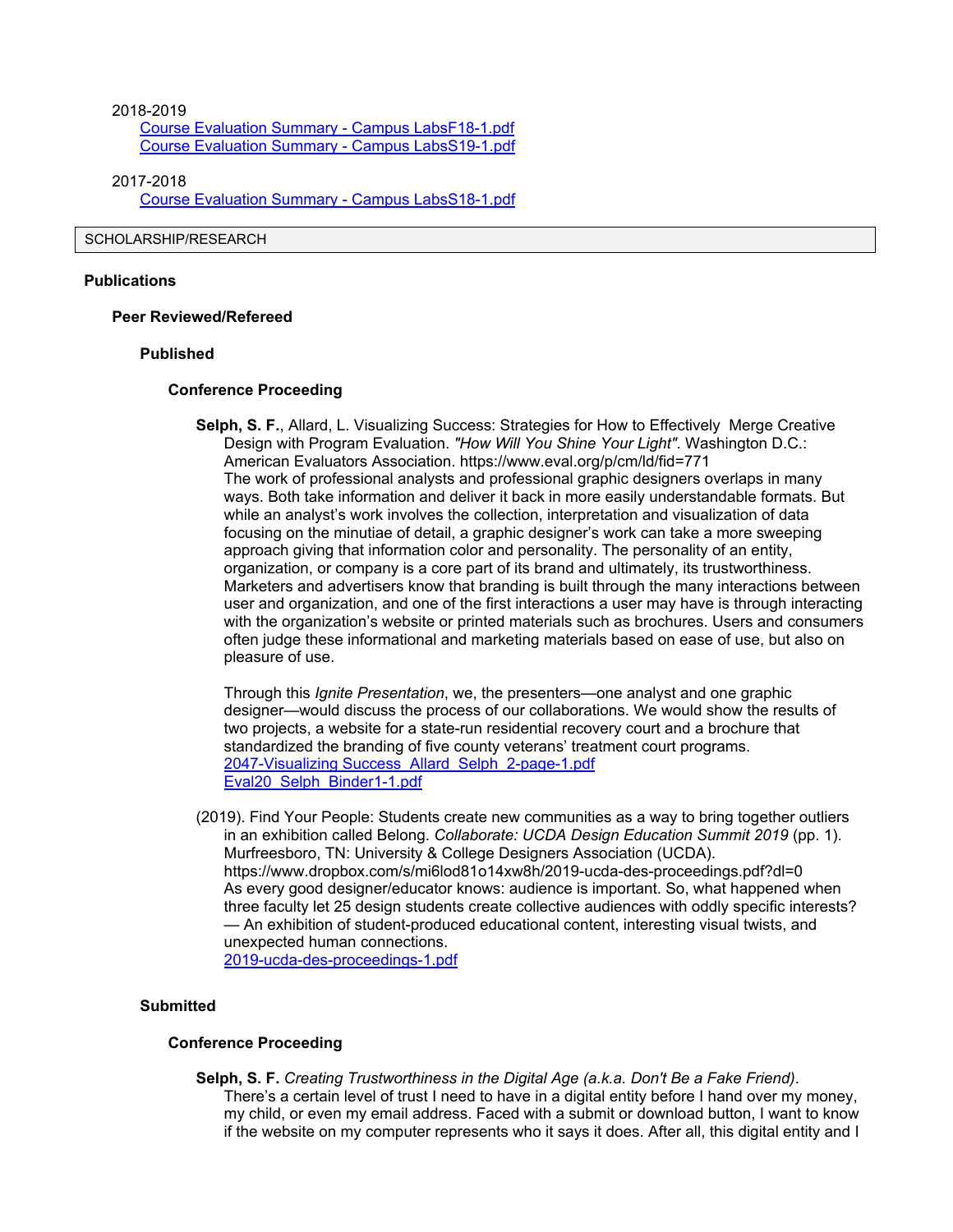are about to make an exchange—and the exchange must be a fair trade. In an advertising age where many brands begin with a digital reach, designers are being asked to create digital brands with only the promise of future physical experiences. But for many visual design educators, teaching brand persona for internet insta-companies can be hard to incorporate into the curriculum due to constantly developing new digital capabilities. That leaves even less class time to go over the possible ethical pitfalls. I have recently been working on a multi-channel creative strategy tool for my design students with a follow-up flowchart for ethical choices in branding design. Hopefully sharing this will assist more educators in leading young designers to strive for honesty and brand only with integrity.

[Creating Trustworthiness in a Digital Age-1.docx](https://www.digitalmeasures.com/login/mtsu/faculty/survey/ui/showFile?file=c2VscGgvaW50ZWxsY29udC9DcmVhdGluZyBUcnVzdHdvcnRoaW5lc3MgaW4gYSBEaWdpdGFsIEFn%0AZS0xLmRvY3g%3D&surId=18072483&nodeId=2121528&sdId=99394001&sdSurId=18072483&rptId=30342&sgntr=FDjvr5LndE%2FB%2Bxd3WjqAy%2FnrD6Q%3D)

#### **Non-Peer Reviewed/Refereed**

#### **Submitted**

#### **Conference Proceeding**

**Selph, S. F.** *Designers as Thought Leaders: Visual Actualization Served with a Side of Data*. AIGA Educators / University of Michigan.

I proposed to facilitate an initial discussion on the trend of "Bridging Physical and Digital Experiences" (AIGA Designer of 2025: Why Design Education Should Pay Attention to the Trends) outlining methods for which to engage and direct an audience's response and then a discussion on how these engagements are measured with modern marketing methods. It is my belief that our knowledge and legacy in the studies of visual, communication, and graphic design will prove that we, the designers, can provide new pathways for connecting physical and digital

engagement to a message or group. I would also like to explore how designers can disrupt the regulations of design for marketing and influence action by doing what we do best: applying the "twentieth century principles of design" (AIGA Designer of 2025: Why Design Education Should Pay Attention to the Trends) while exploring emotional connections in an experimentally artistic, conceptual way.

[designers-as-thought-leaders\\_selph-1.pdf](https://www.digitalmeasures.com/login/mtsu/faculty/survey/ui/showFile?file=c2VscGgvaW50ZWxsY29udC9kZXNpZ25lcnMtYXMtdGhvdWdodC1sZWFkZXJzX3NlbHBoLTEucGRm%0A&surId=18072483&nodeId=2121528&sdId=99395746&sdSurId=18072483&rptId=30342&sgntr=%2FEazuHM6j1myhVFhcWEM4pvhNpM%3D)

#### **Presentations**

#### **Oral Presentation**

Selph, S. F., Cobb, S. M., SECAC 2020, "A Novel Idea: Students Utilize the Literary Experience to Conceptualize Political Campaign Branding and Design in an Exhibition Called In the Books," Virginia Commonwealth University, Virginia Commonwealth University - Virtual due to COVID, Richmond, VI, United States of America. (December 8, 2020). This Presentation was presented at SECAC 2020 in the track:

#### *What Graphic Design Can Do for Social Change*

Session Chair: Jong-Yoon Kim, Plymouth State University

Graphic design, also known as communication design, is the art and practice of planning and projecting ideas and experiences with visual and textual content. We, graphic design educators, are training our students in visually effective ways to produce various types of design products such as innovative logo designs, page layouts, engaging web designs, creative packaging designs, etc. However, there is another avenue of graphic design that does well when crowd-sourced and that can have significant impact outside of profit margins: socially-influential design. Today, we are facing lots of severe social issues we care about, including education, poverty, pollution, climate change, green energy, health care, childhood obesity, civil rights, immigration, terrorism, housing, homelessness, student loan debt, racism, gun control, etc. Designers are not only good at designing functionalities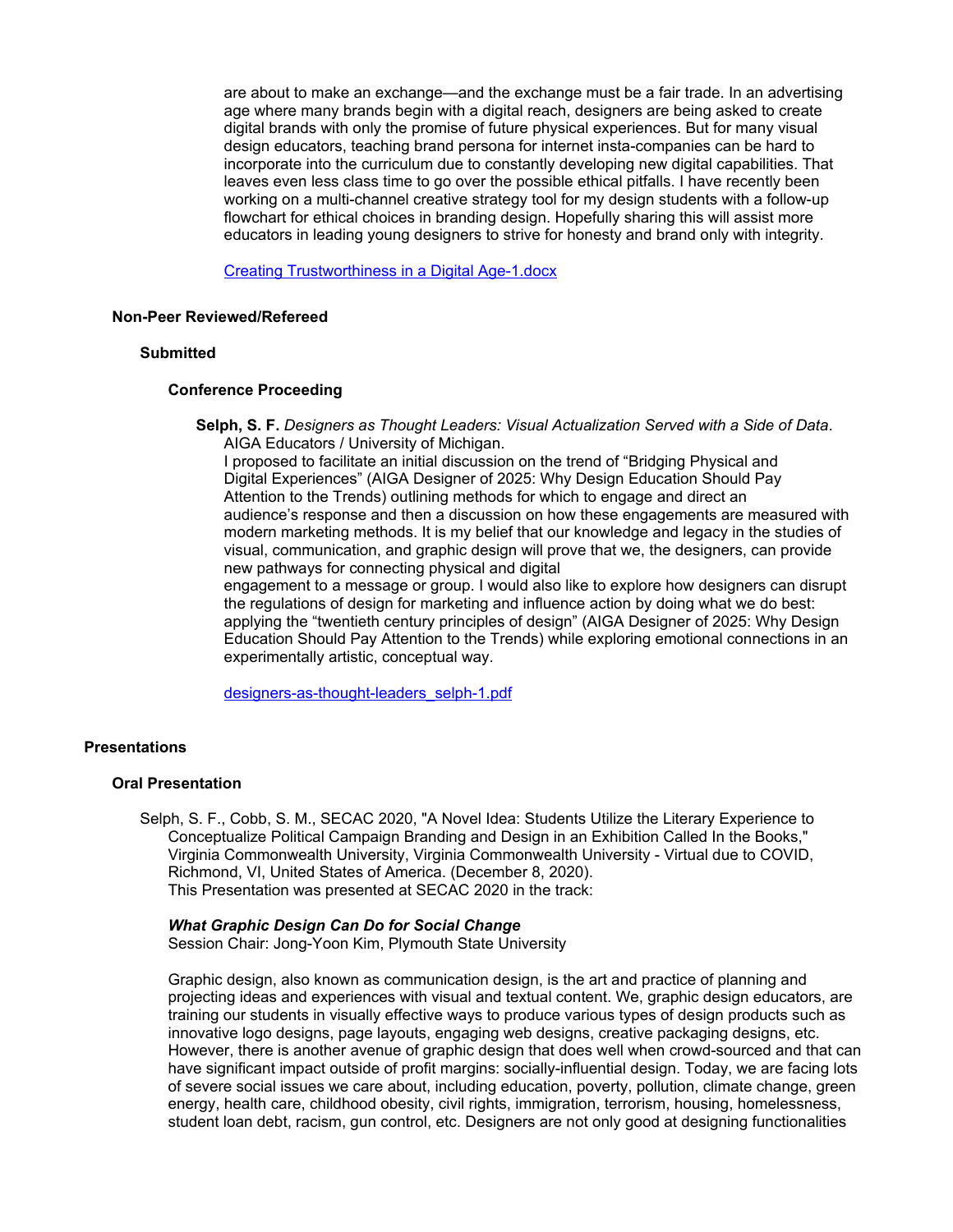but also good at solving problems and especially in recognizing problems that people did not previously consider to be problems at all. This session seeks to provide guidance through examples/proposals of projects that have gone both wrong and right.

#### Abstract:

#### **A Novel Idea: Students Utilize the Literary Experience to Conceptualize Political Campaign Branding and Design in an Exhibition Called In the Books**

As another intense election approaches, graphic design faculty challenged senior capstone students to think topically and interdisciplinary by connecting their graphic design studies to the election season. These future graphic designers were asked to take a closer look at what makes up a wellcrafted political campaign—the message, the tone, the visual language. Students were then prompted to navigate the complex task of creating a political campaign through the literary experience—a process that builds understanding of perspective, empathy, and good storytelling.

Generally, people use stories to navigate their own personal lives and expand their perspective. Designers can use those same literary experiences to tell an effective story through design. This requires insight into human behaviors and the ability to foster connections between individuals and communities—in this case, the candidate and their potential voters. Students used literary analysis to make human connections and build bridges of understanding.

In this presentation, we will examine In the Books, a collection of senior capstone projects of fantastical political campaigns utilizing characters from literature. We will share how we guide students through the creative process and explore their solutions and outcomes. Lastly, we will discuss how students can utilize these human-centered skills in their design practice.

[CobbSelph\\_Acceptace\\_Letter-1.docx](https://www.digitalmeasures.com/login/mtsu/faculty/survey/ui/showFile?file=c2VscGgvcHJlc2VudC9Db2JiU2VscGhfQWNjZXB0YWNlX0xldHRlci0xLmRvY3g%3D&surId=18072483&nodeId=2121469&sdId=103957566&sdSurId=18072483&rptId=30342&sgntr=MvXU8%2BKPMJkiwHxNHtVqLOM7xBk%3D) [SECACPresentation\\_CobbSelph-1.pdf](https://www.digitalmeasures.com/login/mtsu/faculty/survey/ui/showFile?file=c2VscGgvcHJlc2VudC9TRUNBQ1ByZXNlbnRhdGlvbl9Db2JiU2VscGgtMS5wZGY%3D&surId=18072483&nodeId=2121469&sdId=103957566&sdSurId=18072483&rptId=30342&sgntr=jFErxa%2F3r9iSzuFGTY8AZi7DF6Q%3D)

- Selph, S. F., Nashville Recovery Court Support Foundation Board Presentation, "Branding and Design for the Nashville Recovery Court Support Foundation," Nashville Recovery Court Support Foundation, Virtual, Nashville, TN, United States of America. (October 14, 2020).
- Selph, S. F., Human Trafficking Survivors Court Foundation Board Presentation, "Branding and Design for the Cherished Hearts Program," Human Trafficking Survivors Court Foundation, Virtual, Nashville, TN, United States of America. (September 15, 2020).

#### **Poster**

Selph, S. F., UCDA Educators Conference, "Find Your People," UCDA, East Tennessee State University, Johnson City, TN, United States of America. (May 2019). This is for a POSTER. Tenure-track faculty

Find Your People Students create new communities as a way to bring together outliers in an exhibition called Belong.

As every good designer/educator knows: audience is important. So, what happened when three faculty let 25 design students create collective audiences with oddly specific interests? — An exhibition of student-produced educational content, interesting visual twists, and unexpected human connections.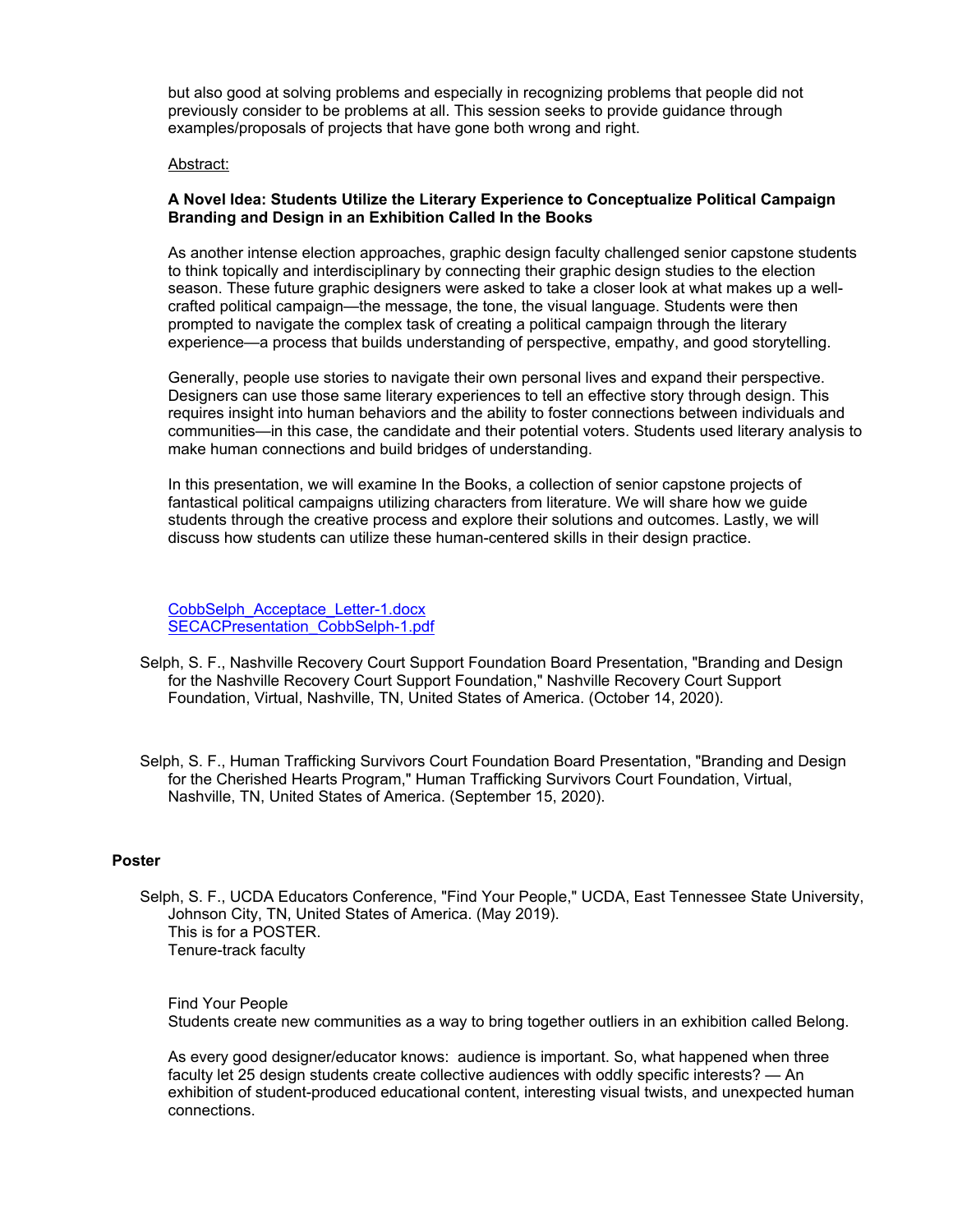Creating senior-level capstone projects can be challenging. Project themes can become overexposed; or sometimes, they are simply no longer relative. After several years of designing for communities in need, senior faculty advisors decided to change up our prompt and have students research audience connection a different way.

Inspired by the boom of online support communities and informed by our research and professional backgrounds in marketing and advertising, we set out to experiment with what would happen when the option of using a familiar/common audience was removed.

We prompted our class of 25 student designers begin their project by concepting communities that had never before existed. To our delight, initial community ideas from students included: 1.) 18-29 year olds interested in self-development psychology and woodworking; 2.) Artists who like correspondence chess and beat improvisation; and 3.) People who love 500+ piece jigsaw puzzles, the sound of rain on a tin roof, and apple scented candles.

The design outcome, like the community, would be uncharted research territory.

In this poster I would share what we did to flip designing for community, how we got the students thinking about the psychology of inclusion, and how we taught messaging for action. Additionally, I think opening a conversation about creating and re-creating senior capstones would be an important take-away in this piece; and I would initiate one-on-one discussions on placing the burden of senior capstones audience ideas onto students to give them a sense of full ownership. [SELPH-SHERI-POSTER1-1.pdf](https://www.digitalmeasures.com/login/mtsu/faculty/survey/ui/showFile?file=c2VscGgvcHJlc2VudC9TRUxQSC1TSEVSSS1QT1NURVIxLTEucGRm&surId=18072483&nodeId=2121469&sdId=92882345&sdSurId=18072483&rptId=30342&sgntr=4IGbkwr1FK9A1UVek8qyhxSCvR0%3D) [UCDA\\_Abstract\\_Belong-1.pdf](https://www.digitalmeasures.com/login/mtsu/faculty/survey/ui/showFile?file=c2VscGgvcHJlc2VudC9VQ0RBX0Fic3RyYWN0X0JlbG9uZy0xLnBkZg%3D%3D&surId=18072483&nodeId=2121469&sdId=92882345&sdSurId=18072483&rptId=30342&sgntr=JkFZsevTtYhnfrEyd3Ouvd1UYU0%3D)

#### **Lecture**

Selph, S. F., Fall 2020 Honors Lecture Series, "Why We "Heart" Things," Middle Tennessee State University, Middle Tennessee State University, Murfreesboro, TN, United States of America. (October 20, 2020).

[F20-IconsAndImagesFlyer-1.pdf](https://www.digitalmeasures.com/login/mtsu/faculty/survey/ui/showFile?file=c2VscGgvcHJlc2VudC9GMjAtSWNvbnNBbmRJbWFnZXNGbHllci0xLnBkZg%3D%3D&surId=18072483&nodeId=2121469&sdId=103110851&sdSurId=18072483&rptId=30342&sgntr=R7zjEjB4BFUdYqi8K%2Fgs2GmVwek%3D)

#### **Panel**

Selph, S. F., Cobb, S. M., Ahmed, T., Melton, H., Voter Engagement in Design, "In The Books," Sam Fox School of Design & Visual Arts, Sam Fox School of Design & Visual Arts - YouTube Channel, St Louis, MO, United States of America. (October 23, 2020). *A Novel Idea: Students Utilize the Literary Experience to Conceptualize Political Campaign Branding and Design in an Exhibition Called In the Books*

As another intense election approaches, graphic design faculty challenged senior capstone students to think topically and interdisciplinary by connecting their graphic design studies to the election season. These future graphic designers were asked to take a closer look at what makes up a wellcrafted political campaign—the message, the tone, the visual language. Students were then prompted to navigate the complex task of creating a political campaign through the literary experience—a process that builds understanding of perspective, empathy, and good storytelling.

Generally, people use stories to navigate their own personal lives and expand their perspective. Designers can use those same literary experiences to tell an effective story through design. This requires insight into human behaviors and the ability to foster connections between individuals and communities—in this case, the candidate and their potential voters. Students used literary analysis to make human connections and build bridges of understanding.

In this presentation, we will examine In the Books, a collection of senior capstone projects of fantastical political campaigns utilizing characters from literature. We will share how we guide students through the creative process and explore their solutions and outcomes. Lastly, we will discuss how students can utilize these human-centered skills in their design practice. [DesigningtheVote\\_PanelAd\\_Selph\\_Cobb-1.pdf](https://www.digitalmeasures.com/login/mtsu/faculty/survey/ui/showFile?file=c2VscGgvcHJlc2VudC9EZXNpZ25pbmd0aGVWb3RlX1BhbmVsQWRfU2VscGhfQ29iYi0xLnBkZg%3D%3D&surId=18072483&nodeId=2121469&sdId=103111162&sdSurId=18072483&rptId=30342&sgntr=2j2aAPHbOCribDcZ2MtLpOkmsYA%3D) [DesigningtheVote\\_PanelAd\\_Selph\\_Cobb\\_Broadcast-1.pdf](https://www.digitalmeasures.com/login/mtsu/faculty/survey/ui/showFile?file=c2VscGgvcHJlc2VudC9EZXNpZ25pbmd0aGVWb3RlX1BhbmVsQWRfU2VscGhfQ29iYl9Ccm9hZGNh%0Ac3QtMS5wZGY%3D&surId=18072483&nodeId=2121469&sdId=103111162&sdSurId=18072483&rptId=30342&sgntr=etJN95w3X63OieKQcWt5QSgOmOY%3D)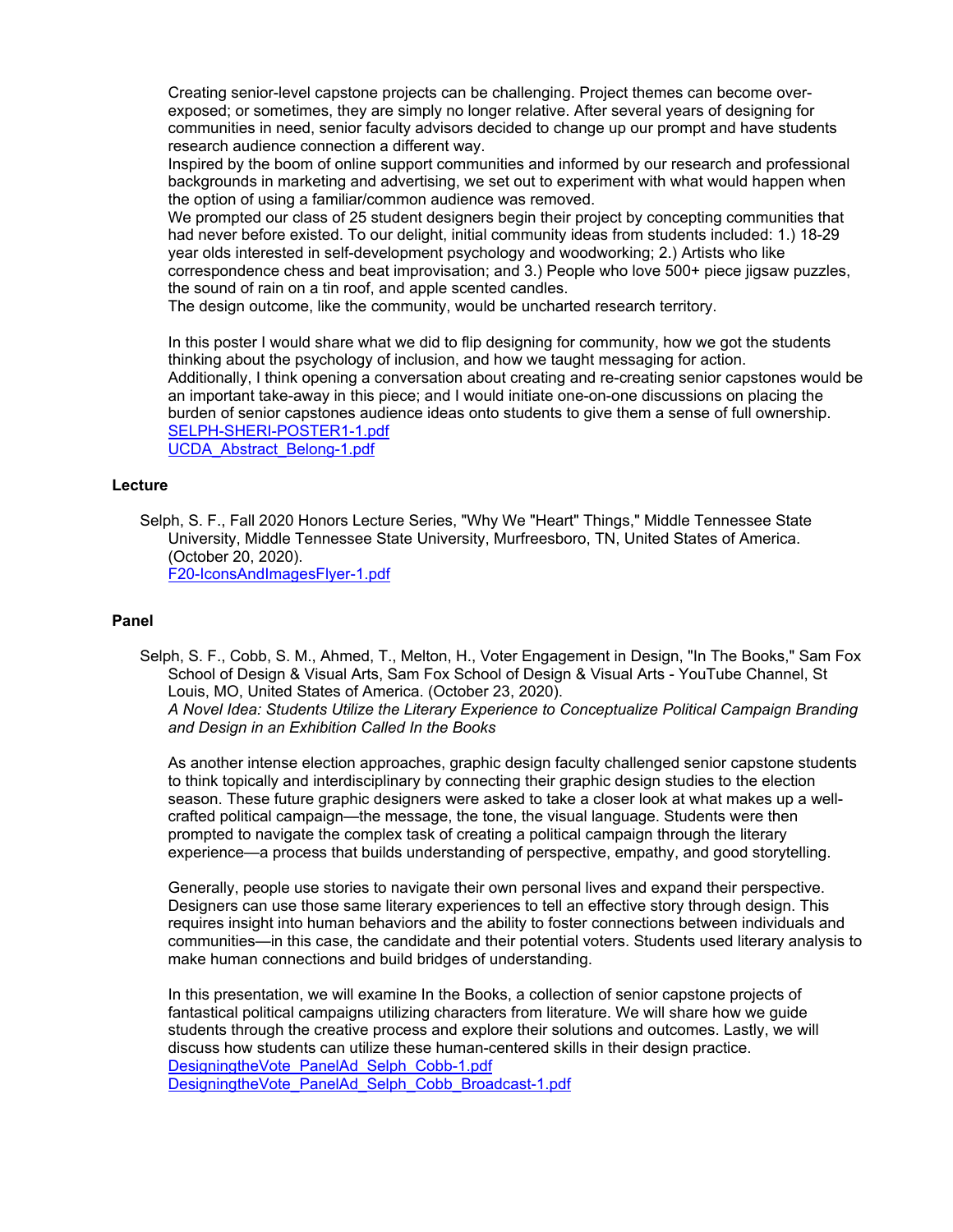#### **Contracts, Fellowships, Grants and Sponsored Research**

#### **Funded**

- Selph, S. F., Allard, L., "Website Strategy, Design, and Implementation for Morgan County Residential Recovery Court," Sponsored by Tennessee Department of Mental Health and Substance Abuse Services - This project is funded under a grant contract with the State of Tennessee, Department of Mental Health and Substance Abuse Services., Federal, \$4,500.00. (April 2018 - April 2019). Research [Allard Consulting\\_Letter of Proposal Acceptance MCRRC\\_030118-1.pdf](https://www.digitalmeasures.com/login/mtsu/faculty/survey/ui/showFile?file=c2VscGgvY29uZ3JhbnQvQWxsYXJkIENvbnN1bHRpbmdfTGV0dGVyIG9mIFByb3Bvc2FsIEFjY2Vw%0AdGFuY2UgTUNSUkNfMDMwMTE4LTEucGRm&surId=18072483&nodeId=2121300&sdId=97375942&sdSurId=18072483&rptId=30342&sgntr=wuMYwAbA%2BOWujdr2%2BFR1%2FSL9uCE%3D) [MCRRC\\_analytics\\_reporting-2.docx](https://www.digitalmeasures.com/login/mtsu/faculty/survey/ui/showFile?file=c2VscGgvY29uZ3JhbnQvTUNSUkNfYW5hbHl0aWNzX3JlcG9ydGluZy0yLmRvY3g%3D&surId=18072483&nodeId=2121300&sdId=97375942&sdSurId=18072483&rptId=30342&sgntr=pOZIOxKD2A%2F2x34qvbbJkxUG6Is%3D)
- Selph, S. F., "ITDC Innovation Grant 2017," Sponsored by Middle Tennessee State University ITDC, Middle Tennessee State University, \$10,000.00. (January 2018 - July 2018). Research, Teaching [2017-2018 ITD Instructional Technology Innovation Gr... - Sheri Flournoy Selph-1.pdf](https://www.digitalmeasures.com/login/mtsu/faculty/survey/ui/showFile?file=c2VscGgvY29uZ3JhbnQvMjAxNy0yMDE4IElURCBJbnN0cnVjdGlvbmFsIFRlY2hub2xvZ3kgSW5u%0Ab3ZhdGlvbiBHci4uLiAtIFNoZXJpIEZsb3Vybm95IFNlbHBoLTEucGRm&surId=18072483&nodeId=2121300&sdId=93117262&sdSurId=18072483&rptId=30342&sgntr=HOR%2FcdmY9A%2BJukh4%2FbXOichTpBA%3D) [ITDCGrant\\_Selph\\_2017\\_UXUIScreen-2.pdf](https://www.digitalmeasures.com/login/mtsu/faculty/survey/ui/showFile?file=c2VscGgvY29uZ3JhbnQvSVREQ0dyYW50X1NlbHBoXzIwMTdfVVhVSVNjcmVlbi0yLnBkZg%3D%3D&surId=18072483&nodeId=2121300&sdId=93117262&sdSurId=18072483&rptId=30342&sgntr=0OPaU8ZabSwUAEJIPLCUdLB46iI%3D)
- Selph, S. F. (Co-Principal), Allard, L. (Co-Principal), "Marketing, Creative Strategy, Design, and Implementation for Cherished Hearts," Sponsored by Cherished Hearts under a grant from the Federal Bureau of Justice Assistance - This project was supported by Grant No. 2017-YX-BX-0002 awarded by the Bureau of Justice Assistance., Federal, \$5,000.00. (July 2020 - September 2020). Research [Allard Consulting\\_Letter of Proposal Acceptance CH\\_101220-1.pdf](https://www.digitalmeasures.com/login/mtsu/faculty/survey/ui/showFile?file=c2VscGgvY29uZ3JhbnQvQWxsYXJkIENvbnN1bHRpbmdfTGV0dGVyIG9mIFByb3Bvc2FsIEFjY2Vw%0AdGFuY2UgQ0hfMTAxMjIwLTEucGRm&surId=18072483&nodeId=2121300&sdId=102398811&sdSurId=18072483&rptId=30342&sgntr=xOOmJtTequ1LIkVlwe2UhG0zA%2BU%3D)

CH analytics reporting-1.docx

- Selph, S. F. (Co-Principal), Allard, L. (Co-Principal), "Marketing, Creative Strategy, Design, and Implementation for Nashville Recovery Court Support Foundation," Sponsored by Nashville Recovery Court Support Foundation - This project is funded under a grant contract under the Federal Bureau of Justice Assistance, Federal, \$2,250.00. (June 2020 - December 2020). Research Allard Consulting Letter of Proposal Acceptance NRCSF 060420-2.pdf NRCSF analytics reporting-4.docx
- Selph, S. F. (Principal), "Marketing Collateral for 13th Judicial Drug Treatment Court operating in the state of Tennessee," Sponsored by 13th Judicial Drug Treatment Court of Putnam County, State, \$500.00. (March 2018 - March 2019). Research

Selph, S. F. (Co-Principal), Allard, L. (Co-Principal), "Marketing Collateral for Five (5) Veterans Treatment Courts operating across the state of Tennessee," Sponsored by Tennessee Department of Mental Health and Substance Abuse Services under a grant from the Federal Bureau of Justice Assistance - This project was supported by Grant No. 2017-VV-BX-0002 awarded by the Bureau of Justice Assistance., Federal, \$4,500.00. (November 2018 - April 2019). Research [Allard Consulting\\_Letter of Proposal Acceptance VTC\\_112417-1.pdf](https://www.digitalmeasures.com/login/mtsu/faculty/survey/ui/showFile?file=c2VscGgvY29uZ3JhbnQvQWxsYXJkIENvbnN1bHRpbmdfTGV0dGVyIG9mIFByb3Bvc2FsIEFjY2Vw%0AdGFuY2UgVlRDXzExMjQxNy0xLnBkZg%3D%3D&surId=18072483&nodeId=2121300&sdId=97375982&sdSurId=18072483&rptId=30342&sgntr=UX%2BKlHbGWh8EZqy9Sfq1snTnS%2Fo%3D) VTC analytics reporting-1.docx

#### **Currently Under Review**

Selph, S. F., Nagy, J. M., "Adding a Special Topics Section on Women in the Field of Graphic Design to the ART 3100 In-House Design course," Sponsored by MTSU Presidents Commission on the Status of Women, Middle Tennessee State University, \$2,700.00. **Teaching**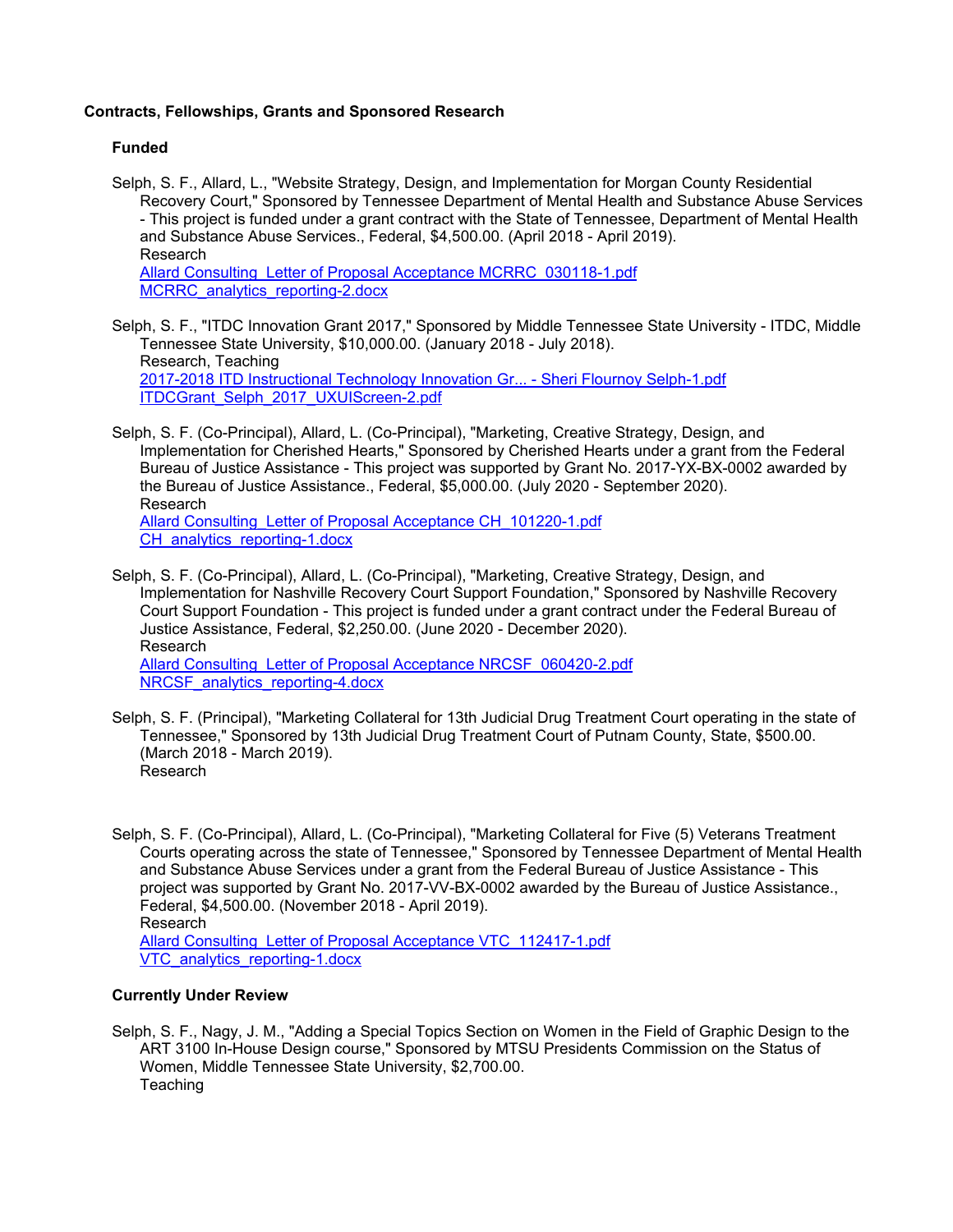Nagy, J. M. (Co-Principal), Selph, S. F. (Co-Principal), "Travel Grant," Middle Tennessee State University, \$1,740.00. Research [NagySelph\\_Faculty\\_Travel\\_UCDA\\_2020-1.pdf](https://www.digitalmeasures.com/login/mtsu/faculty/survey/ui/showFile?file=am5hZ3kvY29uZ3JhbnQvTmFneVNlbHBoX0ZhY3VsdHlfVHJhdmVsX1VDREFfMjAyMC0xLnBkZg%3D%3D&surId=18072483&nodeId=2121300&sdId=98819298&sdSurId=18072483&rptId=30342&sgntr=dGiiAG8U1NVUcFrW%2BAATXyBMdZE%3D)

#### **Not Funded**

Selph, S. F., Nagy, J. M., "Adding a Special Topics section on Women in field of Graphic Design to the ART 3100 In-House Design course.," Sponsored by Middle Tennessee State University - Curriculum Integration Grant offered by the President's Commission on the Status of Women, Middle Tennessee State University, \$2,700.00. **Teaching** 

#### **Exhibits and Performances**

- Selph, S. F., "Branding and Design for MCRRC," Todd Art Gallery Faculty Show, Todd Art Gallery, Todd Art Gallery, Murfreesboro, TN, United States of America. (September 1, 2020 - October 1, 2020). Exhibition, Invited, No, Academic, Local.
- Selph, S. F., "Conference Materials for the Rockin' Mom Retreat Conference 2019," Down Syndrome Diagnosis Network, Gaylord Opryland Resort Conference Center, Nashville, TN, United States of America. (September 8, 2019 - September 9, 2019). Realized Design Work, Invited, No, https://www.dsdiagnosisnetwork.org/retreat, Non-Academic, International.

I designed various logos for the annual retreat/conference, different sponsorship events, and various swag (T-shirts, notebooks, cups, websites, etc) that was used at this event. This event attracts attendees worldwide—many flying in from Australia and the UK. I designed and pre-pressed annual conference booklets. I designed and pre-pressed brochures in both English and Spanish. I have consulted on conference display large-format backdrops, photography, and websites for this conference.

Selph, S. F., "She Has Impeccable Taste," Sheri Selph, Faculty Exhibition, Todd Art Gallery, Murfreesboro, TN, United States of America. (August 2018 - October 2018). Exhibition, Invited, No, https://www.mtsu.edu/art/, Academic, National.

Photography + Video + After Effects https://youtu.be/DWyfxTujDZ4

Selph, S. F., "Conference Materials for the Rockin' Mom Retreat Conference 2018," Down Syndrome Diagnosis Network, Gaylord Opryland Resort Conference Center, Phoenix, AZ, United States of America. (September 7, 2018 - September 9, 2018). Realized Design Work, Invited, No, https://www.dsdiagnosisnetwork.org/retreat, Non-Academic, International.

I designed various logos for the annual retreat/conference, different sponsorship events, and various swag (T-shirts, notebooks, cups, websites, etc) that was used at this event. This event attracts attendees worldwide—many flying in from Australia and the UK. I designed and pre-pressed annual conference booklets. I designed and pre-pressed brochures in both English and Spanish. I have consulted on conference display large-format backdrops, photography, and websites for this conference.

Selph, S. F., "Conference Materials for the Rockin' Mom Retreat Conference 2017," Down Syndrome Diagnosis Network, Gaylord Opryland Resort Conference Center, Chicago, IL, United States of America. (September 8, 2017 - September 9, 2017). Realized Design Work, Invited, No, https://www.dsdiagnosisnetwork.org/retreat, Non-Academic, International.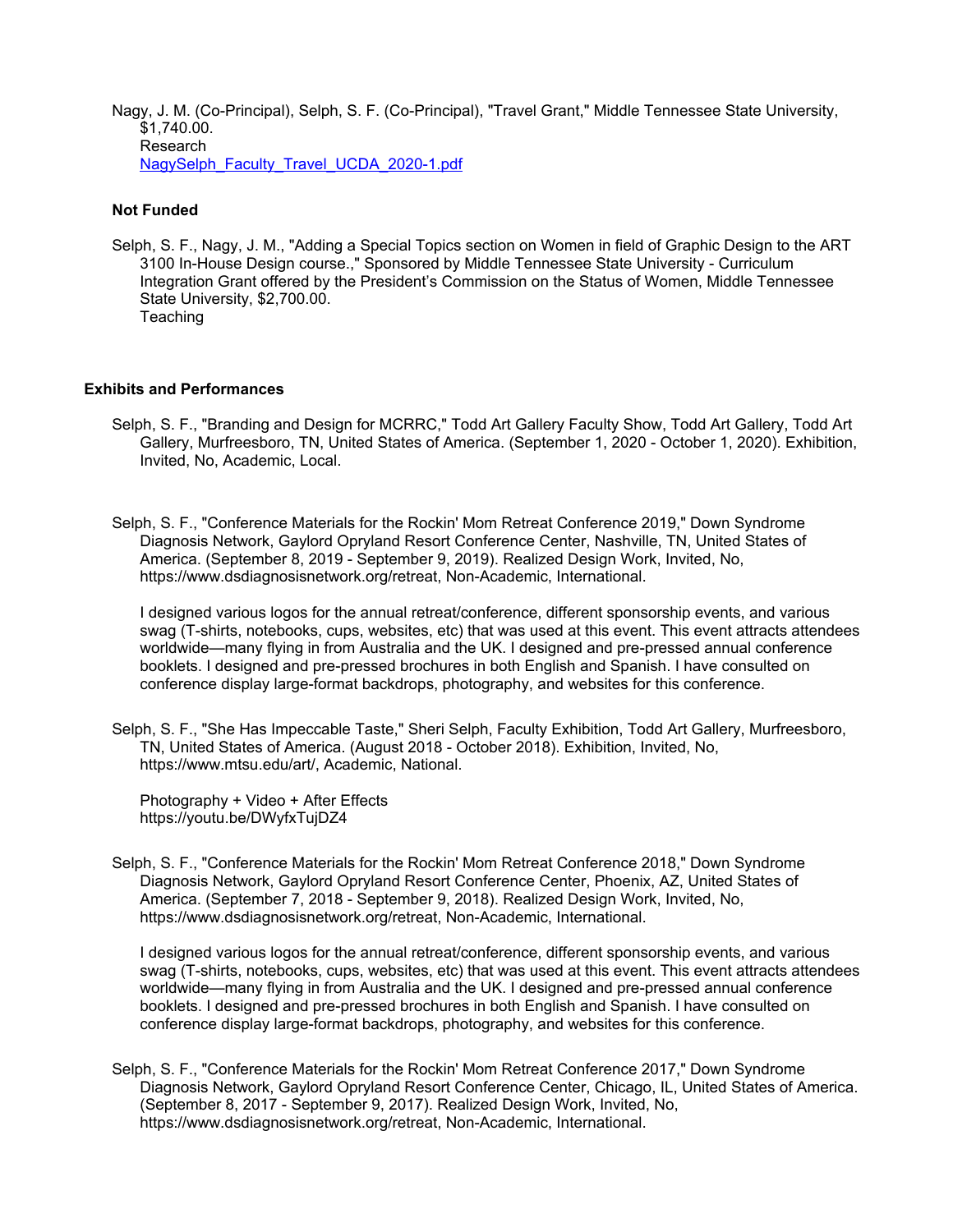I designed various logos for the annual retreat/conference, different sponsorship events, and various swag (T-shirts, notebooks, cups, websites, etc) that was used at this event. This event attracts attendees worldwide—many flying in from Australia and the UK. I designed and pre-pressed annual conference booklets. I designed and pre-pressed brochures in both English and Spanish. I have consulted on conference display large-format backdrops, photography, and websites for this conference.

Selph, S. F., "Professional Practice in Graphic Design for the Kroger Corporation," Sheri Selph, Faculty Exhibition, Todd Art Gallery, Murfreesboro, TN, United States of America. (August 2016 - October 2016). Exhibition, Collaborative exhibition / project, No, https://www.mtsu.edu/art/, Non-Academic, Local.

Realized Graphic Design work for The Kroger Co. https://sheriselph.wordpress.com/2017/10/30/regional-design-and-copywriting-for-the-kroger-corporation/

Selph, S. F., "Selph Portrait," Sheri Selph, Faculty Exhibition, Todd Art Gallery, Murfreesboro, TN, United States of America. (August 2016 - October 2016). Exhibition, Collaborative exhibition / project, No, Non-Academic, Local.

Video self-portrait using Character Animator https://youtu.be/04i2P2yYaVU

Selph, S. F., "Conference Materials for the Rockin' Mom Retreat Conference 2016," Down Syndrome Diagnosis Network, Gaylord Opryland Resort Conference Center, Dallas, TX, United States of America. (September 9, 2016 - September 11, 2016). Realized Design Work, Invited, No, https://www.dsdiagnosisnetwork.org/retreat, Non-Academic, International.

I designed various logos for the annual retreat/conference, different sponsorship events, and various swag (T-shirts, notebooks, cups, websites, etc) that was used at this event. This event attracts attendees worldwide—many flying in from Australia and the UK. I designed and pre-pressed annual conference booklets. I designed and pre-pressed brochures in both English and Spanish. I have consulted on conference display large-format backdrops, photography, and websites for this conference.

Selph, S. F., "How to Make Moonshine," Sheri Selph, Still Life: The Art of Moonshine, Todd Art Gallery, Murfreesboro, TN, United States of America. (August 2015 - October 2015). Exhibition, Accepted, Yes, https://mtsunews.com/still-life-exhibit/, Non-Academic, National.

Kinetic Typography + Illustration https://youtu.be/-4aU2ukuY0s

Selph, S. F., "Conference Materials for the Rockin' Mom Retreat Conference 2015," Down Syndrome Diagnosis Network, Gaylord Opryland Resort Conference Center, Minneapolis, MN, United States of America. (September 11, 2015 - September 12, 2015). Realized Design Work, Invited, No, https://www.dsdiagnosisnetwork.org/retreat, Non-Academic, International.

I designed various logos for the annual retreat/conference, different sponsorship events, and various swag (T-shirts, notebooks, cups, websites, etc) that was used at this event. This event attracts attendees worldwide—many flying in from Australia and the UK. I designed and pre-pressed annual conference booklets. I designed and pre-pressed brochures in both English and Spanish. I have consulted on conference display large-format backdrops, photography, and websites for this conference.

Selph, S. F., "Sense of Place - Solo Exhibition," Sheri Flournoy (Selph), Mayfield-Graves County Art Guild, ICE House, Mayfield, KY, United States of America. (June 2001 - August 2001). Exhibition, Invited, No, http://www.icehousearts.org, Non-Academic, Regional.

Solo Exhibition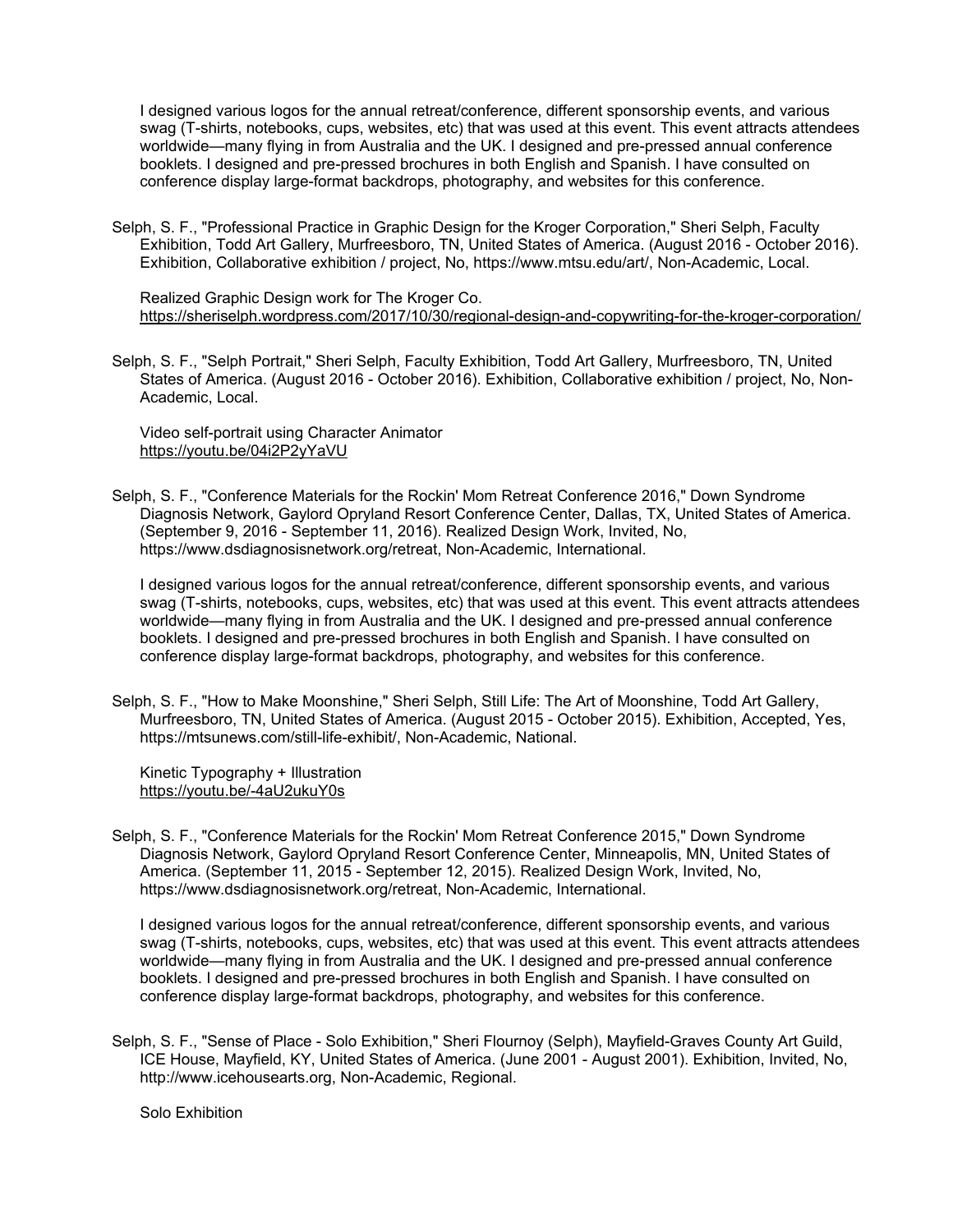Selph, S. F., "Bluebeard," Sheri Flournoy (Selph), Gallery 1010, Knoxville, TN, United States of America. (November 2000 - December 2000). Exhibition, Accepted, No, https://gallery1010.utk.edu, Academic, Local.

Graphite and Charcoal Portraits based on a literary reference to Kurt Vonnegut's novel Bluebeard.

#### **Media Appearances and Interviews**

""Essential Business Practices"," Graphic Artist Guild's series #TheGuildChat. (March 15, 2018).

served on a Graphic Artists Guild experts panel for the topic "Essential Business Practices" for the Graphic Artist Guild's series #TheGuildChat

#### **Research and Creative Activity** *(In-Progress)*

"Brand Positioning/Graphic Design/Digital Advertising for Allard Consulting (Huntsville, AL)" (On-Going). (March 2020 - Present).

Creating a brand and online digital advertising for Lauren Allard of Allard Consulting.

"Visualizing Success: Strategies for How to Effectively Merge Creative Design with Program Evaluation" (Working Paper). (November 2019 - Present).

Co-authoring a presentation and report on my 2019 contracts from the private consulting agency Allard Consulting as a creative strategist / graphic designer on two State of Tennessee Grants.

I worked with a private evaluator project to design and create a website for Morgan County Residential Recovery Court. Consulting for, creating and designing this type of work is practice-based research in the field of graphic design. For this project, I provided brand positioning recommendations, branding, copywriting, graphic design, on-site photography and website production. My extended knowledge in photography was crucial to the success of this project. The work that is the basis of this presentation has already been viewed by an audience spanning in 33 different states from across the United States of America with and in 10 additional countries. The work's impact is not only comparable to widely-viewed national creative work and international work on a lesser scale, but it should also be considered public grant work done regionally in the State of Tennessee.

"FLC Community: Spatial Computing in Education and Learning" (On-Going). (September 2019 - Present).

In August 2019, I joined an FLC chaired by Dr. John Wallin and Dr. Andrienne Friedli. This FLC was created to explore the emerging technologies in Spatial Computing that could be used in Education and Learning. Our work so far has been discussing, testing, developing, and designing for augmented-reality in classroom learning environments. Long-term goals include a securing a grant to create a product and publication of the successes of that product.

"Graphic Design/Social Media/Digital Advertising for Pilates Moves Me (Denver, CO)" (On-Going). (March 2020 - April 2020).

Created a brand and online digital advertising for Emily Sharpe of Pilates Moves Me of Denver, CO during COVID-19 shutdown.

"Graphic Design/Creative Strategy/Copywriting for The Ruston (Murfreesboro, TN)" (Complete). (March 2018 - July 2018).

I designed and updated logos for three brands: SkinPH, The Ruston, The Vera Kate Room. I was the **consultant and designer for their marketing strategy** and the designer and production advisor of her physical signage.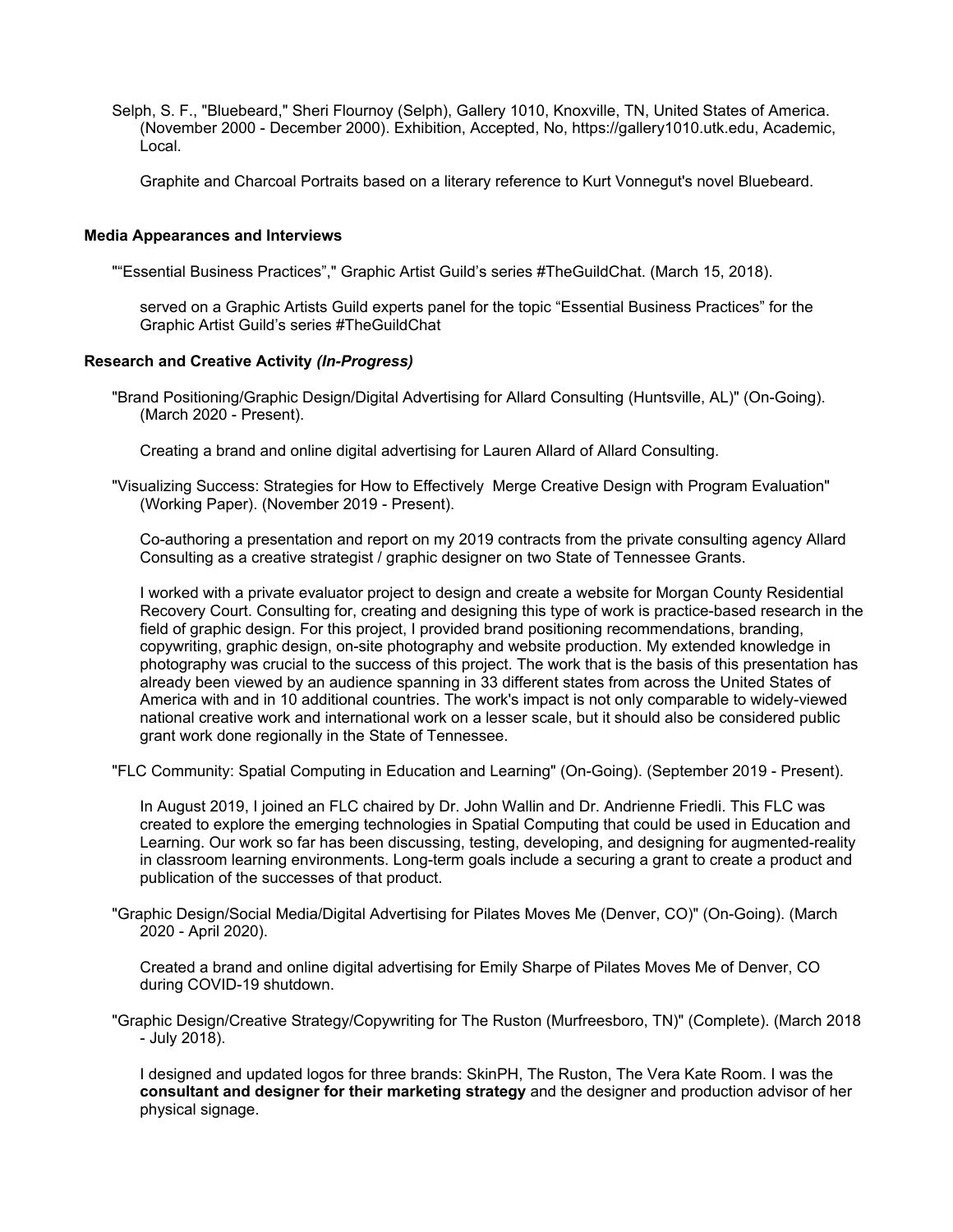"Graphic Design/Creative Strategy/Copywriting for The Ruston of Murfreesboro's VIP Murfreesboro magazine advertising (Murfreesboro, TN)" (Complete). (March 2018 - July 2018).

Designed and participated as production point of contact for The Ruston's ad's that ran in **Murfreesboro VIP magazine**.

"Graphic Design of Marketing and Advertising Materials for BBVA/Compass Bank" (Complete). (2009 - 2011).

Internationally viewed Graphic Design work including both print collateral at runs of 1 million+ copies and digital interactive work for BBVA Compass Bank. BBVA USA is a bank holding company headquartered in Birmingham, Alabama. It has been a subsidiary of the Spanish multinational Banco Bilbao Vizcaya Argentaria since 2007 and operates chiefly in Alabama, Arizona, California, Colorado, Florida, New Mexico, and Texas.

"Graphic Design of Marketing and Advertising Materials for BlueCross BlueShield across the US" (Complete). (2008 - 2010).

Nationally viewed Graphic Design print and digital work for BlueCross BlueShield across the US

"Graphic Design of Marketing and Advertising Materials for City Center, Las Vegas Properties" (Complete). (2007 - 2009).

Internationally viewed Graphic Design print and digital work for CityCenter, Las Vegas, NV. CityCenter is a 16.797-million sq ft mixed-use, urban complex on 76 acres located on the Las Vegas Strip in Paradise, Nevada.

"Graphic Design of Marketing and Advertising Materials for Harrah's Entertainment" (Complete). (2007 - 2009).

Nationally viewed Graphic Design work including both print collateral at runs of 1 million copies and digital interactive work for the Harrah's Entertainment brand under Caesars Entertainment Corporation. Caesars is an American gaming hotel and casino corporation founded in Reno, Nevada and based in Paradise, Nevada that owns and operates over 50 properties and seven golf courses under several brands. across the US.

"Graphic Design of Marketing and Advertising Materials for Cadillac" (Complete). (2006 - 2009).

#### **SERVICE**

#### **University Service**

#### **University**

Committee Member, Athletics Committee. (November 2020 - Present).

Committee Classification: Administrative.

b. Charge: Review matters relating to varsity athletics at MTSU and make recommendations to the President.

- c. Report Recipients: President; standard summary reporting.
- d. Nomination: By cohort.

e. Membership: Six (6) faculty, one (1) from each cohort and two (2) at-large faculty members, to serve three (3)-year terms; two (2) students, each serving one (1)-year terms; and an additional member appointed by the President to serve as the University's permanent representative to Conference USA. f. Special Information:

- (1) The Athletic Committee will conduct the following activities:
- (a) monitor adherence to NCAA and Conference USA rules and ensure operation of the athletic program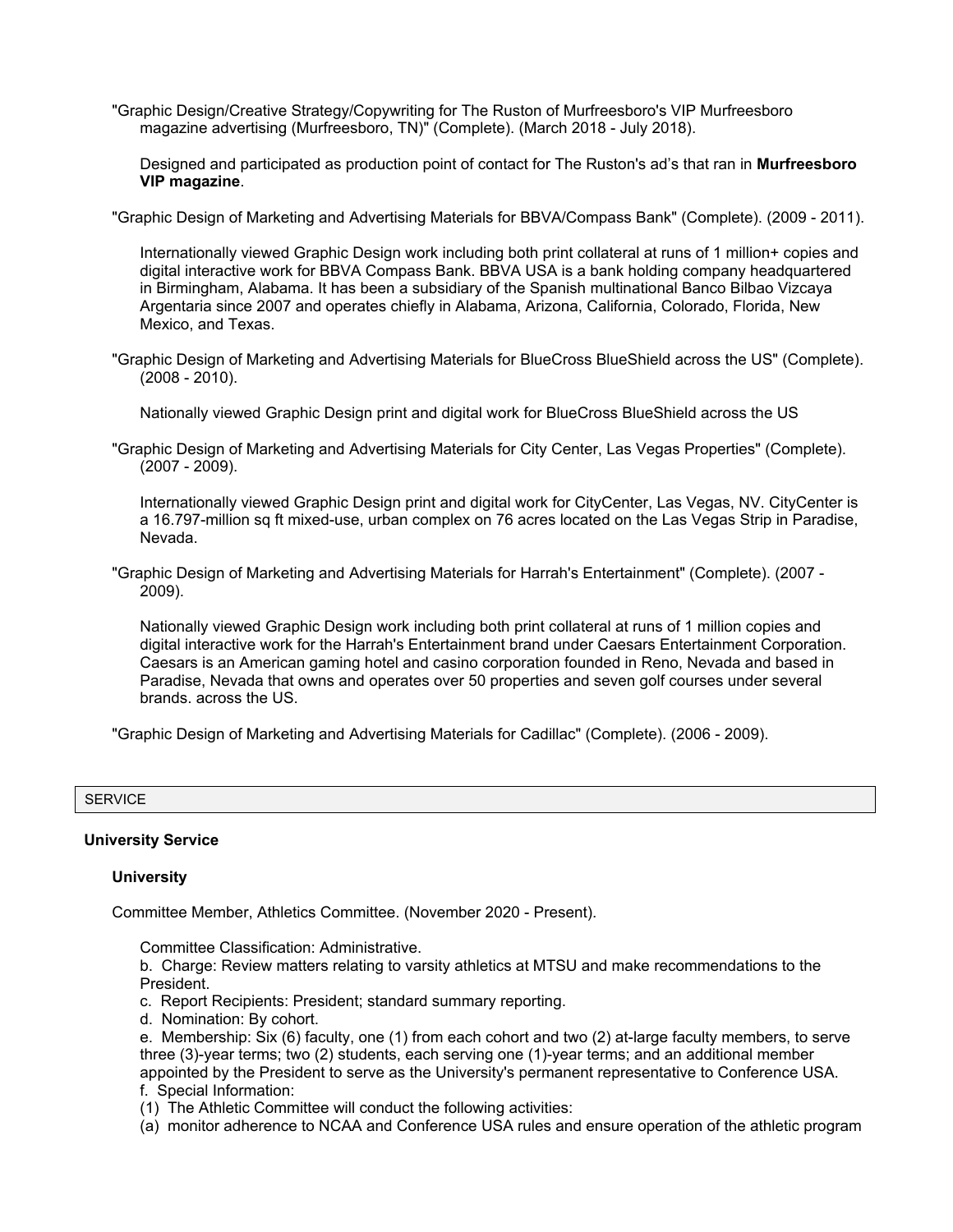at a high level of integrity;

(b) encourage school spirit and sportsmanship in athletics and use the athletic program as a medium to promote public relations at the University;

(c) improve opportunities for women and minorities where there is evidence these groups are underrepresented;

(d) advise the Athletic Director and the President on any matter pertaining to athletics and MTSU.

(2) Ex-officio members will include: Vice President for Marketing and Communications, Athletic Director, the outgoing chair of the committee, the Senior Women's Administrator, and the President of the Blue Raider Athletic Association.

(3) The chair-elect will be selected at the first Fall meeting of the committee with a term of office as chair beginning with the following Summer term. The chair-elect will preside in the absence of the chair. (4) The guidelines under which the committee operates will be consistent with Conference USA and NCAA regulations.

(5) The committee will meet, when necessary, in the summer to carry out its responsibilities.

(6) The committee will exercise the following authorities:

(a) Oversight. The committee will be responsible for monitoring and/or evaluating at least once a year: the academic performance of student-athletes, including graduation rates and grade point averages. The Athletic Director will show the committee broad categories of the budget, i.e., what generally is spent for each sport.

(b) Recommendations. The committee will be responsible for participating in recommendations relating to the addition or elimination of a sport; price and sale of football, basketball, and baseball tickets; changes in the policy regarding priority seating for football, basketball, and baseball; changes in conference affiliation; and hiring of coaches and athletic directors. When a special committee is formed for the hiring of athletic directors and head coaches or any other change in their status, the Athletic Committee will be represented by at least one (1) faculty member of the committee, selected by the Chair in consultation with the Faculty Senate. On any official committee, task force, or body of the University set up to review or act upon matters relating to varsity athletics, the Athletic Committee will be represented by at least one (1) faculty member of the committee, selected by the Chair in consultation with the Faculty Senate. If the special committee has more than ten (10) members, then the Athletic Committee will be represented by two (2) members.

(c) Decision-Making. The Athletic Committee may hear appeals relating to granting of letters and awards in varsity sports.

g. Review and Revise date: 2022 and every five (5) years subsequent.

User Testing Consultant, Digital Measures MTSU Beta Testing Group. (July 2019 - Present).

I was part of the small, initial all-digital user test group and an early adopter of the Digital Measures platform for MTSU. I provided some of the very first feedback for the Digital Measures platform adopted by MTSU in 2019 both as a faculty user of the system and as an examiner of the way the committee would operate the system as users. This role allowed me to be both a test subject and conduct user testing on the OFD system. I reported on how the users interacted with the system—developing certain expectations as they adapted to it.

Grant Reader, Spacial Computing in Education and Learning Grant for Basic and Applied Sciences. (January 10, 2020).

I offered my time to proofread a grant for MTSU's College of Basic and Applied Sciences for a National Science Foundation (NSF) grant asking for funding to experiment with learning via Spacial Technologies.

Hosting Professor in Graphic Design, MTSU Inclusion Camp for high school students with intellectual disabilities. (June 18, 2019).

I co-taught with Associate Professor Noel Lorson a work-shop for high school students and their counselors to introduce them to experiences in graphic design. (I would like to add that this was a wonderful experience for myself as both a professor of graphic design and a mother of a child with special needs.)

Speaker on Photography, MTSU Merit Badge University. (February 2019).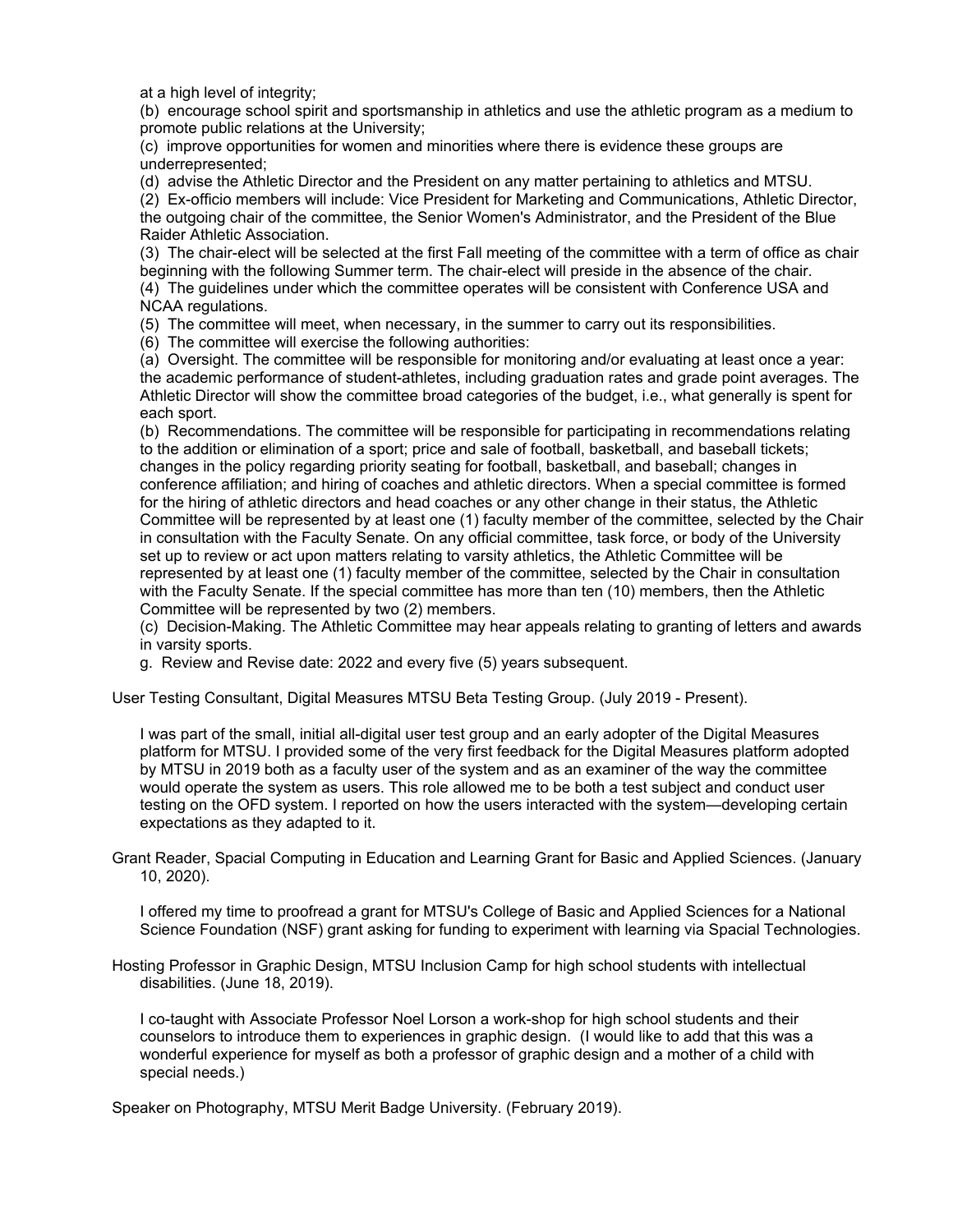I spoke as an invited expert to Scouts on photography and working in the creative field as a professional Creative Director. I demonstrated a Ricoh Theta 360 camera.

#### **Department**

Recruitment Committee Chair, The Department of Art and Design. (August 2019 - Present).

I organized and participated in several recruitment activities.

- I worked recruitment tables at one True Blue Tour and one Regional College Fair in Franklin, TN.
- I ran social media campaigns and email marketing campaigns directed at potential students.
- I organized the department's recruitment activities and assigned members to these activities.
- I corresponded with K-12 Murfreesboro City School and Rutherford County art educators.
- I worked with members of the committee to research and design swag items to be used for recruitment.
- I provided a mid-year report to my chair, who relayed that report to the college committee.

Co-Chair, Ollie Fancher Scholarship Fundraising Committee. (March 2019 - Present).

Planning and organizing fundraising through social media for the Ollie Fancher Graphic Design Scholarship.

Faculty Presenter, Artist / Professor Lecture Series. (February 3, 2021).

Art and Design faculty at MTSU were asked to volunteer to present their work to the university body. These were done virtually during the 2020-2021 year of COVID.

Webmaster of Graphic Design's Senior Capstone Interactive Space, Area of Graphic Design in the Department of Art & Design. (March 15, 2020 - May 1, 2020).

During the COVID-19 shutdown, I created an online space to help 31 graphic design students take their work virtual and make connections with alumni. I spent approximately 25 hours independently setting up this space which was additional service outside of my original responsibilities to oversee the Seniors Thesis course. I also spent an additional 15 hours coaching students and faculty on how to use it. With many of the students in panic due to canceled university events, I had to contribute more technical working time to mitigate the crisis. Because of my technical contributions on this webspace and my creative supervision, we were able to host our traditional gallery thesis show online, transition our live events to virtual spaces, and position our program to be more visible to incoming students.

Co-Chair, "Better Together" Graphic Design Professional / Student Portfolio Review. (February 2020 - April 2020).

Student-Professional Reviews are critical for graphic design students to make connections in the field. They also prepare students to present and discuss their work. Each year the graphic design faculty organize a portfolio review for the BFA senior thesis students.

This year, even in the midst of Covid-19 shutdown, was no different. On April 29, 2020, the Department of Art and Design's graphic design area proceeded as planned with holding their review on its originally designated date in a *virtual,* online, format.

Myself, with co-chairs Noel Lorson and Stefanie Cobb, took on the organization of the logistics. I also lead the student branding team and created and implemented the email marketing components.

Event Organizer / Chair, Guest Speaker Kasey Golden. (August 2019 - December 2019).

**Kasey Golden, an internationally-recognized YouTube sensation for her inspired illustrations,** was a student of mine during my first year of teaching at MTSU. While, I can hardly take credit for any of her brilliance, it has been an honor to watch her grow into a superstar.

It was on my radar that she was quickly becoming a YouTube Star, but when she hit 1 million followers, I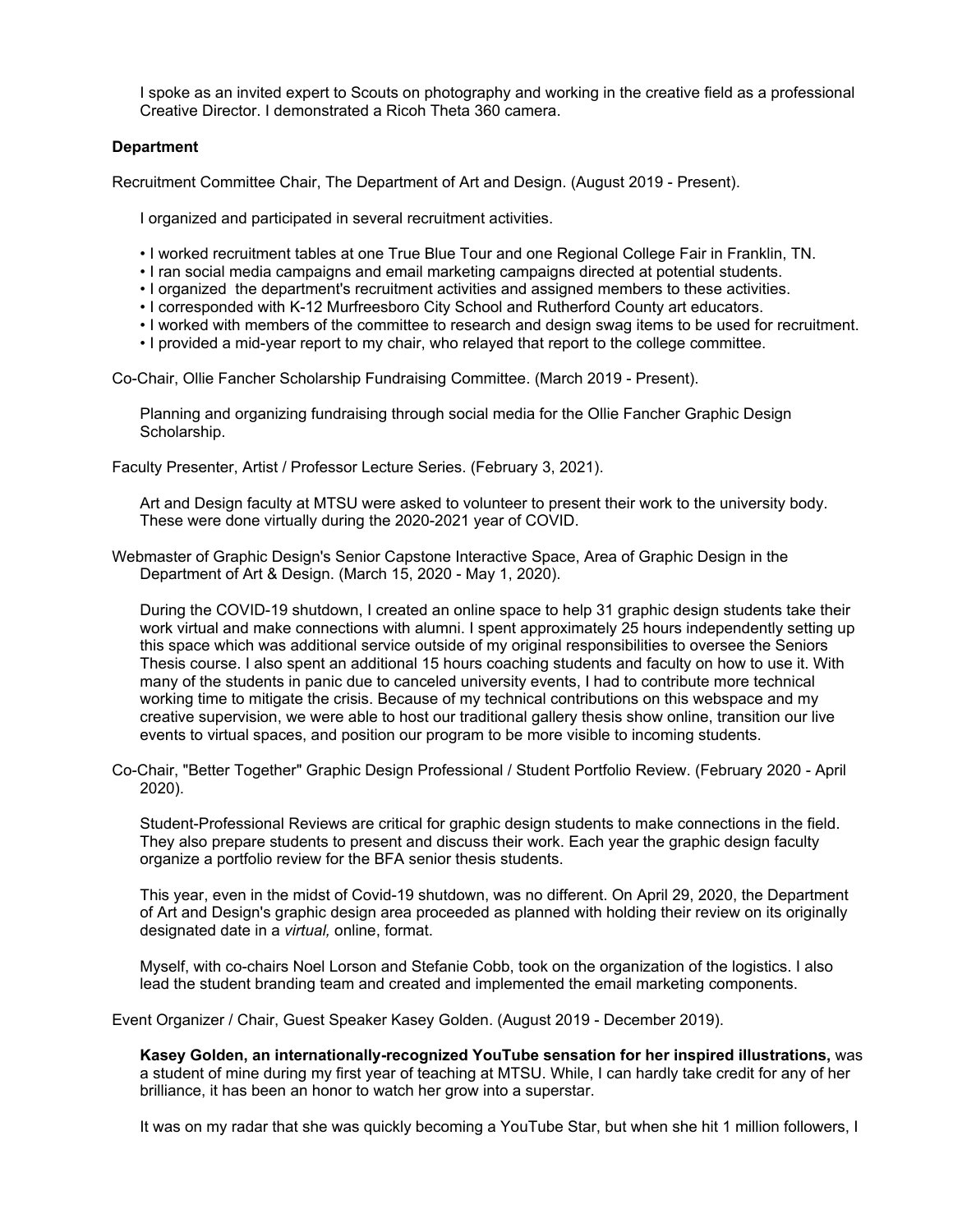felt the time was right to bring her back to inspire the next decade of graduates.

I worked out the details with Kasey, the department, and proceeded to follow-up with the organization and promotion of her event. I was also her liaison to the University for processing her payment.

Search Committee Chair, Department of Art and Design. (September 2018 - May 2019).

Search Committee Chair for Graphic Design Tenure-Track Faculty member - Interactive

Search Committee Member, Department of Art and Design. (September 2018 - May 2019).

Search Committee Member for Graphic Design Tenure-Track Faculty member - Illustration

Saturdays in Todd Community Workshops: The Principles of Design with the Tortoise and the Hare. (March 23, 2019).

Associate Professor Jean Nagy and I teamed up to offer a non-digital approach to learning the principles of graphic design for a departmental community event called Saturdays at Todd Hall. We opened our workshop for all ages, and had up to 10 people in attendance. We worked on book layout

in a hands-on cut-and-paste fashion.

Department of Art and Design Recruitment Specialist, The Department of Art and Design. (August 2018 - December 2018).

In the fall of 2018, I took a course release to pursue 150 hours worth of service to the department of art and design in recruitment:

• I designed and pre-pressed a printed table-top fabric banner

• I ran several social media campaigns—one of which was a sponsored, target-marketing post.

• I worked recruitment tables at two True Blue Tours and two Regional College Fairs in Murfreesboro, Franklin and Nashville.

• I organized and hosted informational tables at both Vol State and Motlow to answer questions about transferring to MTSU in the majors that fall under Art and Design

• I worked the Fall Department Fair.

• I worked 2 Preview Days this year.

• I gave tours of the Todd Art building to prospective students—including one high-profile basketball recruit.

• I corresponded with local K-12 art educators in our local school districts.

• I coordinated our Department of Art and Design at MTSU hosting the spring continuing education for K-12 Murfreesboro City School and Rutherford County art educators, and I was on-site as their liaison to MTSU. We should continue to see high recognition from our local county feeder schools through inviting them on campus to visit our building.

• I visited Warren County high school (a very large county high school in the area) and spoke to art students. I gave a presentation on our department and talked individually to high school students who were interested majoring in Art and Design.

• I spoke at MTSU Merit Badge University on Photography and being a professional Creative Director in efforts to recruit regional Scouts (Boy & Girl)—a high percentage of whom are known to be serious and dedicated students.

• I wrote a SOP document for future recruitment.

• My chair received compliments from the Dean of Liberal Arts on my work.

• While at the beginning of the semester I started with just a cardboard box of brochures, giveaway pens and a hand-crafted foam core sign, by the end of the semester I had compiled a professional level rollingbag recruitment kit. With the kit and SOP that I complied any member of the department should be able to pick up my work where I left off and attend a college recruitment night with confidence.

Faculty, Art & Design Department Open House - Fall 2018. (November 2018).

Promotion of our department: Recruiting future students, demonstration of design facilities, equipment and expertise to the local community, MTSU liaison to the community of Murfreesboro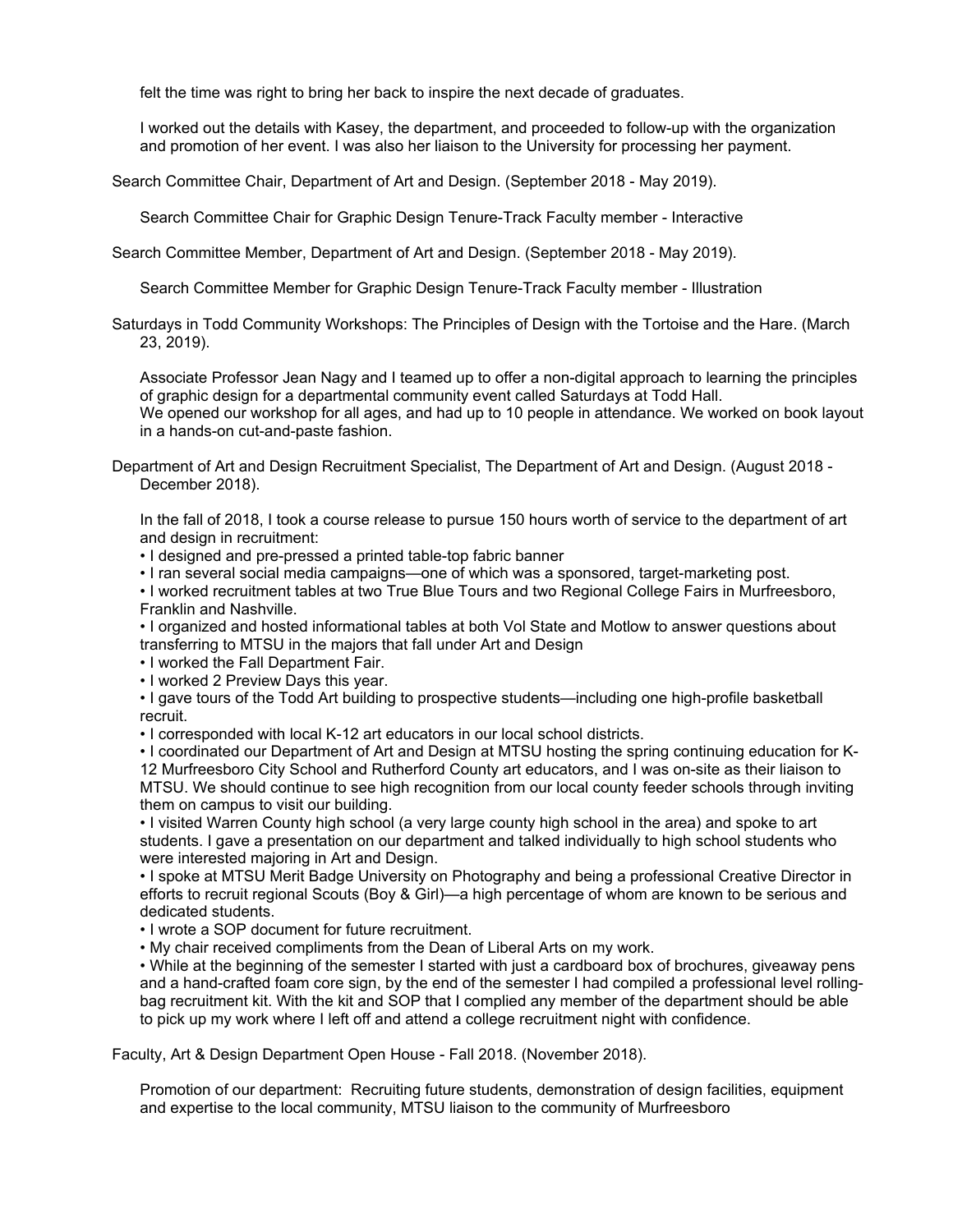Search Committee Member, Department of Art and Design. (October 2017 - August 2018).

Search Committee Member for Graphic Design Full-Time Temporary Faculty member - Graphic Design. This particular search took a very long time as several candidates withdrew during the process.

Faculty, Art & Design Department Open House - Spring 2018. (March 2018).

Promotion of our department: Recruiting future students, demonstration of design facilities, equipment and expertise to the local community, MTSU liaison to the community of Murfreesboro

Faculty, Art & Design Department Open House - Fall 2017. (November 2017).

Promotion of our department: Recruiting future students, demonstration of design facilities, equipment and expertise to the local community, MTSU liaison to the community of Murfreesboro

#### **Professional Service**

Reviewer/Referee, AIGA Educators Online Forum. (April 2017 - Present). Appointed, Pro Bono, Approximately 40 hours spent per year.

[AIGA Forum-1.png](https://www.digitalmeasures.com/login/mtsu/faculty/survey/ui/showFile?file=c2VscGgvc2VydmljZV9wcm9mZXNzaW9uYWwvQUlHQSBGb3J1bS0xLnBuZw%3D%3D&surId=18072483&nodeId=2121684&sdId=92839962&sdSurId=18072483&rptId=30342&sgntr=CLh%2BHDHM1o99J21QfOEZ250ythw%3D)

After meeting members of the AIGA Educators board at the 2017 AIGA Conference, I suggested and cofounded the AIGA Design Educators Community - Discussions forum for AIGA Educators. I was approved to start the group through the board in 2017. I worked with Kelly Kitt Murdoch from University of Michigan to get the Forum up and running on Facebook that same year. As of January 2021, we have 829 participating educator members.

Committee Member, OUTLET 4.0 - Student Video and Performance Show. (September 1, 2019 - March 30, 2020). Appointed, Pro Bono, Approximately 40 hours spent per year.

Committee member for programming and planning for Outlet 4.0, to be held at Vanderbilt University.

Juror, White Oak Crafts Fair, Woodbury, TN. (September 14, 2019). Appointed, Approximately 5 hours spent per year.

I served as a Juror to the White Oak Crafts Fair best of show competition, judging over 50 artists' booths for quality and content.

Juror, University and Colleges Design Association (UCDA), National. (June 22, 2019). Appointed, Pro Bono, Approximately 9 hours spent per year.

I served as a Juror to the Annual Awards competition, judging over 300 entries for quality and content.

These annual awards honor the best work in educational design—in print, digital, illustration, photography, and student competitions. These coveted awards are judged by a hand-picked panel of peer jurors composed of designers, design educators, photographers, and illustrators working in or doing a significant portion of their work for educational institutions—they understand the environments in which you create.

Juror, Volunteer State Community College, Gallatin, TN. (April 5, 2019). Appointed, Compensated, Approximately 9 hours spent per year.

I served as a Juror to their annual student art competition, judging over 100 entries for quality and content.

Committee Member, OUTLET 3.0 - Student Video and Performance Show. (September 1, 2018 - March 30, 2019). Appointed, Pro Bono, Approximately 40 hours spent per year.

Photography of the event for future advertising applications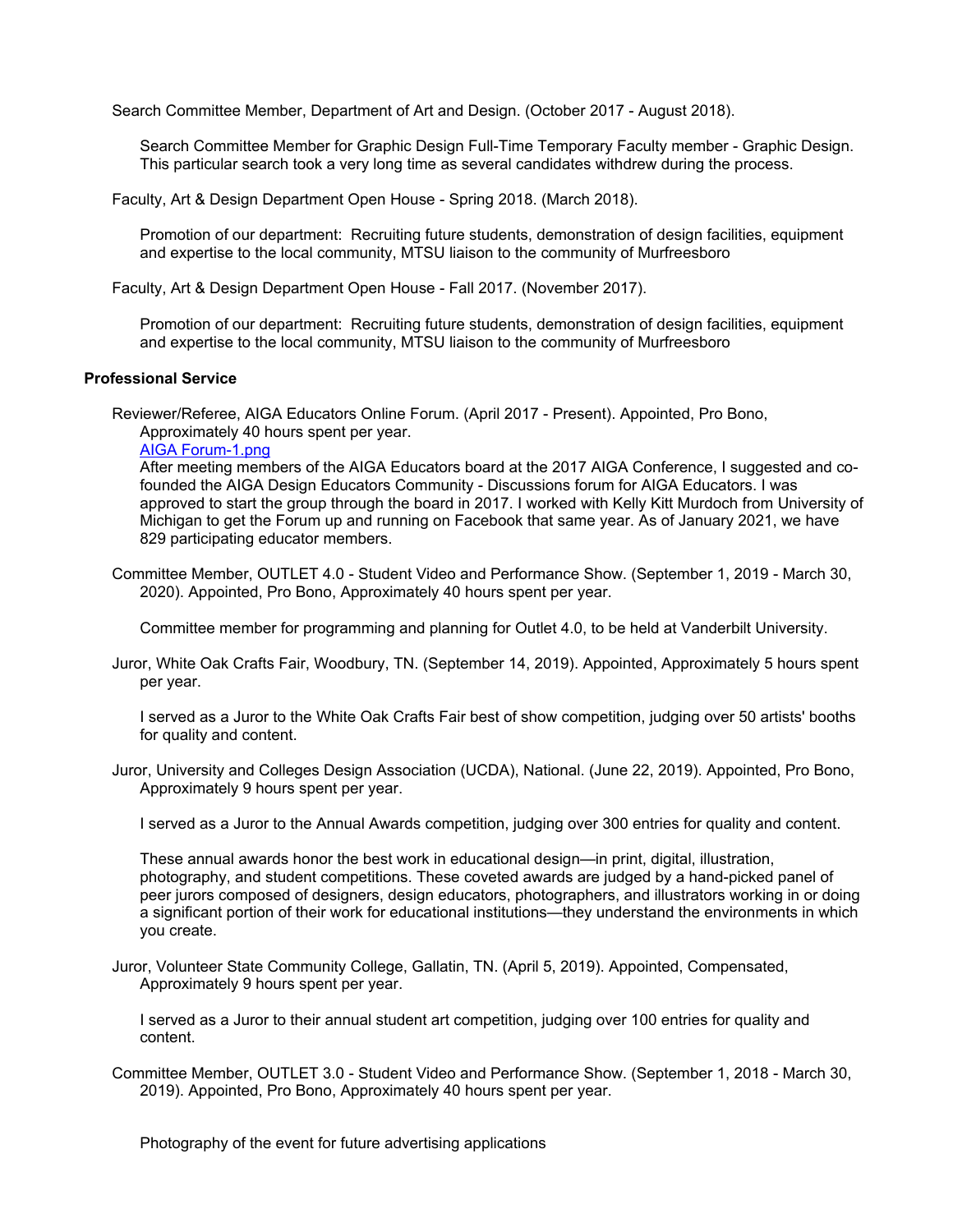I served on the committee for programming and planning for Outlet 3.0, held at Watkins College of Art & Design. I directed the branding design for a second year in a row, mentoring one of my students to create the design.

Conference-Related, AIGA Educators "Decipher" Conference. (September 2018). Appointed, Pro Bono, Approximately 3 hours spent per year.

I serves as Conference Session Moderator during AIGA's 2018 International Design Research Conference in Ann Arbor, MI

Program Organizer, OUTLET 2.0 - Student Video and Performance Show. (September 1, 2017 - March 30, 2018). Appointed, Pro Bono, Approximately 40 hours spent per year. [sheriselph.wordpress.com-Outlet 20 Branding Design and Event Coordination at MTSUs Todd Art](https://www.digitalmeasures.com/login/mtsu/faculty/survey/ui/showFile?file=c2VscGgvc2VydmljZV9wcm9mZXNzaW9uYWwvc2hlcmlzZWxwaC53b3JkcHJlc3MuY29tLU91dGxl%0AdCAyMCBCcmFuZGluZyBEZXNpZ24gYW5kIEV2ZW50IENvb3JkaW5hdGlvbiAgYXQgTVRTVXMgVG9k%0AZCBBcnQgR2FsbGVyeS0xLnBkZg%3D%3D&surId=18072483&nodeId=2121684&sdId=96729154&sdSurId=18072483&rptId=30342&sgntr=HjW2Re9NdPEFouC1GGf8VtC8lrc%3D)

[Gallery-1.pdf](https://www.digitalmeasures.com/login/mtsu/faculty/survey/ui/showFile?file=c2VscGgvc2VydmljZV9wcm9mZXNzaW9uYWwvc2hlcmlzZWxwaC53b3JkcHJlc3MuY29tLU91dGxl%0AdCAyMCBCcmFuZGluZyBEZXNpZ24gYW5kIEV2ZW50IENvb3JkaW5hdGlvbiAgYXQgTVRTVXMgVG9k%0AZCBBcnQgR2FsbGVyeS0xLnBkZg%3D%3D&surId=18072483&nodeId=2121684&sdId=96729154&sdSurId=18072483&rptId=30342&sgntr=HjW2Re9NdPEFouC1GGf8VtC8lrc%3D)

In early 2017, I submitted my students' work to a new showcase for student film and video at Vanderbilt University titled Outlet.

In 2018, I brought that showcase to MTSU's Todd Hall Art Gallery, and we playfully named it Outlet 2.0. I started negotiating bringing the show to MTSU early in the Fall. I knew that it would provide a much needed connection to art and design programs at other universities and multi-media show experience for our students, but it also brought practice-based research opportunity for myself—helping to elevate the visual design of the show's branding in print and marketing.

#### **Public Service**

Organizer, Gigi's Playhouse, Franklin, TN. (April 2018).

In Spring 2018, I mentored graphic design senior Angelica Bennett as she prepared an event intended to serve young people interested in art with disabilities. We met with the director of Gigi's Playhouse, a community center for people with Down syndrome and their families; and we were able to organize that event with them. The event was free and had 8 participants with Down syndrome and 4 volunteers. Angelica instructed the participants in creating paper-crafted "insect-themed" projects. I also participated as a volunteer. I was very proud of Angelica, who often had a more reserved personality for stepping into a teacher/leader role.

#### **Professional Memberships**

- University & College Designers Association, UCDA, National, (November 27, 2020 Present). The University & College Designers Association (UCDA) inspires designers working in academia in North America and around the world by delivering relevant programming and benefits in a personal and thoughtful way. The organization provides for the professional and personal growth of its members, and advocates for designers' and educators' roles within their institution. UCDA works to elevate the importance of design overall.
- Southeastern College Art Conference, SECAC, National, (September 2020 Present). SECAC (formerly the Southeastern College Art Conference) is a non-profit organization that promotes the study and practice of the visual arts in higher education on a national basis.

American Advertising Federation, AAF, National, (January 2020 - Present). The American Advertising Federation, headquartered in Washington, D.C., is the oldest national advertising trade association in the United States. The AAF also has 15 district operations, each located in and representing a different region of the nation.

American Institute of Graphic Arts, AIGA, International, (August 2013 - Present).

Direct Marketing Association, DMA, International, (January 2003 - August 2012). Association for those in marketing via print, email, web, and social media.